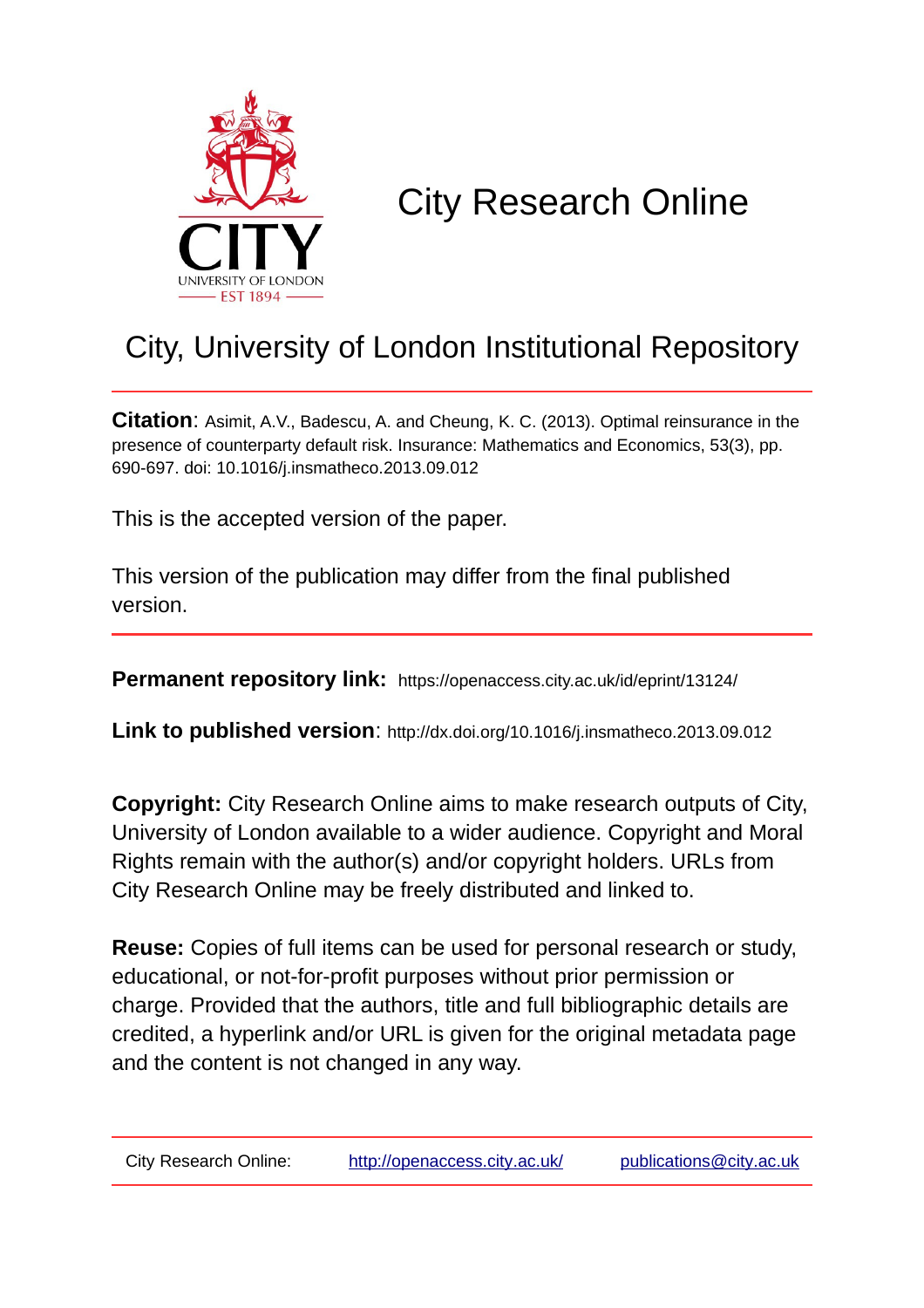### OPTIMAL REINSURANCE IN THE PRESENCE OF COUNTERPARTY DEFAULT RISK

ALEXANDRU V. ASIMIT<sup>1</sup>

Cass Business School, City University, London EC1Y 8TZ, United Kingdom. E-mail: asimit@city.ac.uk

Alexandru M. Badescu

Department of Mathematics and Statistics, University of Calgary, Calgary, Alberta T2N  $1N<sub>4</sub>$ , Canada. E-mail: abadescu@math.ucalgary.ca

Ka Chun Cheung

Department of Statistics and Actuarial Science, The University of Hong Kong, Pokfulam Road, Hong Kong. E-mail: kccg@hku.hk May 7, 2013

Abstract. The optimal reinsurance arrangement is identified whenever the reinsurer counterparty default risk is incorporated in a one-period model. Our default risk model allows the possibility for the reinsurer to fail paying in full the promised indemnity, whenever it exceeds the level of regulatory capital. We also investigate the change in the optimal solution if the reinsurance premium recognises or not the default in payment. Closed form solutions are elaborated when the insurer's objective function is set via some well-known risk measures. It is also discussed the effect of reinsurance over the policyholder welfare. If the insurer is Value-at-Risk regulated, then the reinsurance does not increase the policyholder's exposure for any possible reinsurance transfer, even if the reinsurer may default in paying the promised indemnity. Numerical examples are also provided in order to illustrate and conclude our findings. It is found that the optimal reinsurance contract does not usually change if the counterparty default risk is taken into account, but one should consider this effect in order to properly measure the policyholders's exposure. In addition, the counterparty default risk may change the insurer's ideal arrangement if the buyer and seller have very different views on the reinsurer's recovery rate.

Keywords and phrases: Counterparty Default Risk, Distorted Risk Measure, Expected Policyholder Deficit, Premium Principle, Optimal Reinsurance, Value-at-Risk.

<sup>&</sup>lt;sup>1</sup>Corresponding author. Phone:  $+44(0)2070405282$ . Fax:  $+44(0)2070408572$ .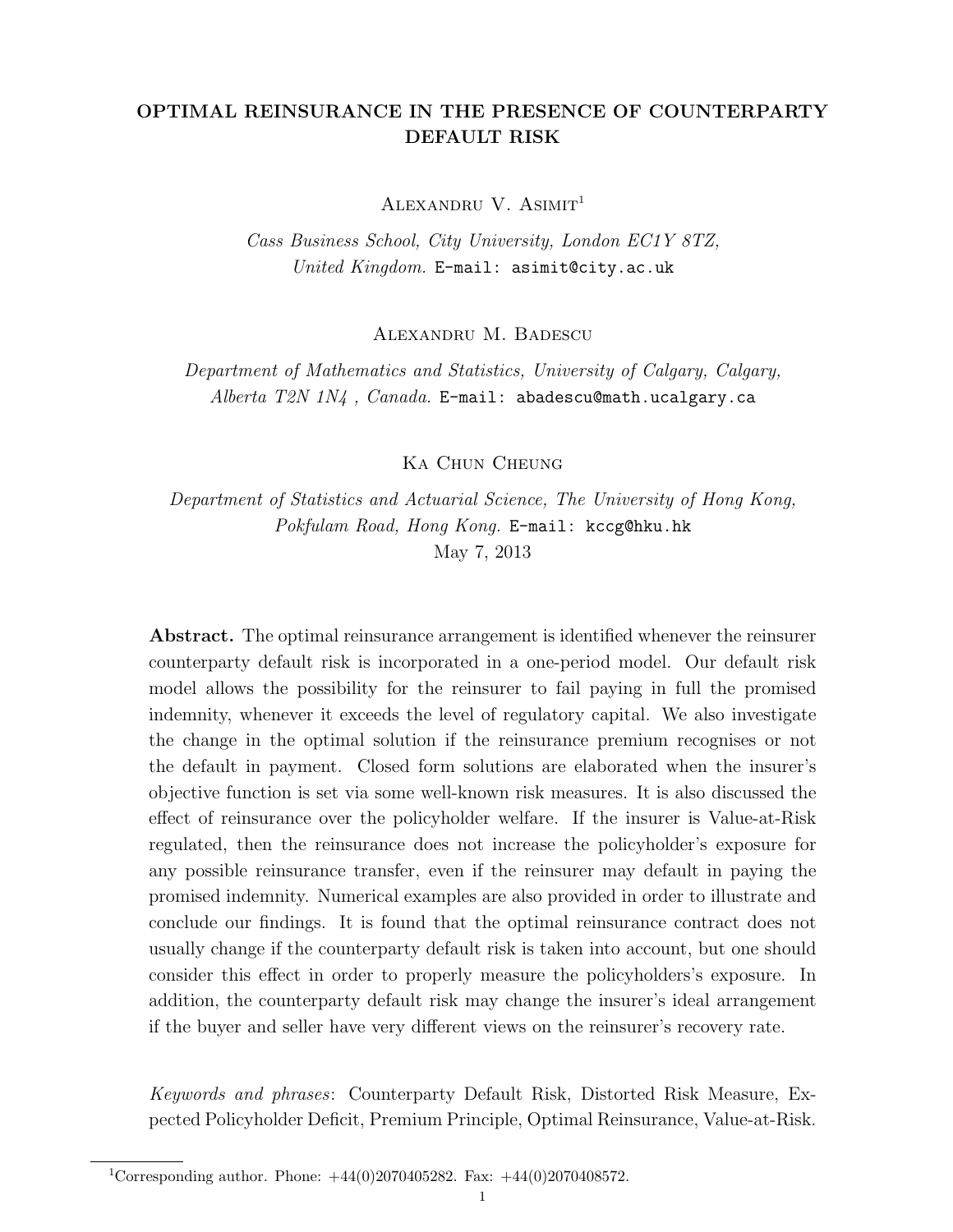#### 1. Introduction

Two parties are involved in a standard reinsurance contract: the *insurer*, *cedent*, *insurance buyer*, or even simpler, buyer, who has an interest in transferring part of its risk to the reinsurer, also known as insurance seller, or even simpler seller. Let  $X \geq 0$  be the total amount that the insurer is liable to pay during the duration of the insurance contract, with distribution function denoted by  $F(\cdot)$ and survival function  $F(\cdot) = 1 - F(\cdot)$ . In addition, the right end-point  $x_F := \inf\{z \in \Re : F(z) = 1\}$ of the loss distribution could be either finite or infinite, even though the finiteness assumption would be more realistic. The reinsurance seller agrees to pay,  $R[X]$ , the amount by which the entire loss exceeds the insurer amount,  $I[X]$ . Thus,  $I[X] + R[X] = X$ . There are many possible reinsurance arrangements, which depend on the particular choice of the insurer and reinsurer sharing the premiums and underwritten risks. For example, the liabilities are shared in a fixed proportion under proportional reinsurance and therefore  $I[X] = cX$ , where  $c \in [0,1]$  is a constant. Another common arrangement is the stop-loss reinsurance contracts, for which the buyer retained loss is limited to a fixed amount, M, known as *retention limit*. The net amount paid by the insurer is therefore given by  $\min\{X, M\} := X \wedge M$ .

There is a vast literature on identifying the optimal risk transfer contract between two insurance companies within a one-period setting. The first attempts are attributed to Borch (1960) and Arrow (1963) where the expected utility is maximised. Further extensions have been developed for various decision criteria that depend on the risk measure choice (for example, see Heerwaarden et al., 1989, Young, 1999, Kaluska, 2001 and 2005, Verlaak and Beirlant, 2003, Kaluszka and Okolewski, 2008, Ludkovski and Young, 2009). Two commonly used in practice risk measures, *Value-at-risk (VaR)* and Expected Shortfall (ES), are considered by Cai et al. (2008), Cheung (2010) and Chi and Tan (2011). The classical risk model setting has been successfully studied in the literature by Centeno and Guerra (2010) and Guerra and Centeno (2008 and 2010), where a natural choice for optimisation is the maximisation of the adjustment coefficient.

The classical approach of finding the optimal risk sharing ignores the possibility of default in payment that the risk transfer initiator is exposed to, known as the counterparty default risk. This can be viewed as a special case of the *background risk*, under the additive background risk assumption. This setting has been investigated by Dana and Scarsini (2007) via the expected utility maximisation. The paper of Biffis and Millossovich (2012) is related to the latter work and analyses the effect of counterparty default risk under some economic constraints. Bernard and Ludkovski (2012) deals with the same problem, but the loss given default is considered loss-dependent. Our approach is different, in the sense that the insurer prefers a risk measure when making a decision of sharing the liability. In addition, the default is assumed to be endogenous as it has been seen in Biffis and Millossovich (2012), and the seller's available assets are given by its regulatory capital. That is, the loss of basic own funds which the insurer would incur if the insurance seller defaults, known as the loss given default, is assumed to be proportional to the excess of the indemnity over the reinsurer level of capital requirements. Like any other counterparty default risk model, there are pros and cons for our choice, and we believe that our model is sufficiently rich to provide an understanding of the change in the optimal arrangement if the buyer incorporates the reinsurer chance to default.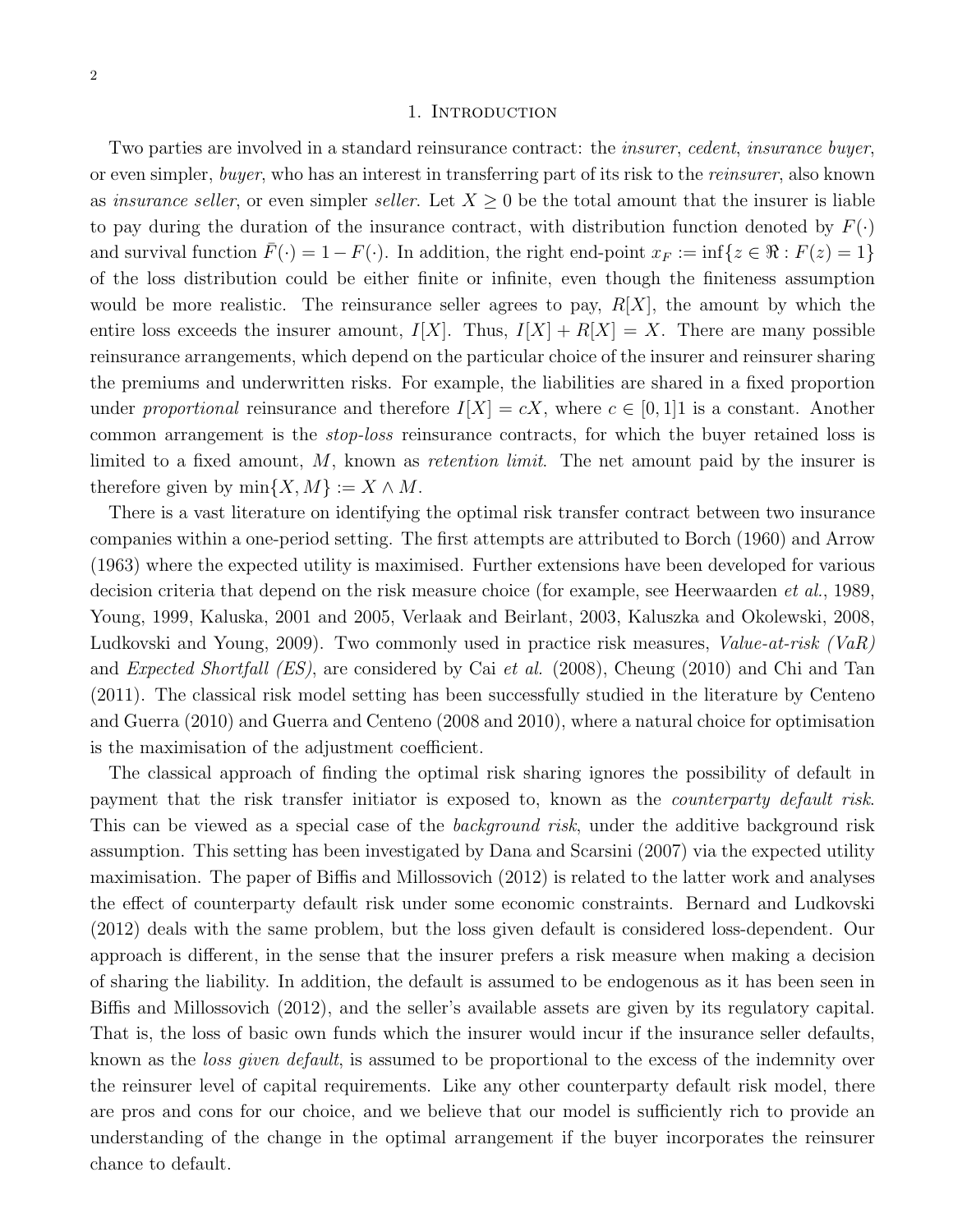As it has been anticipated, the reinsurer's default in payment is assumed to occur whenever the indemnity exceeds the reinsurer capital. Motivated by the *Solvency II* regulatory requirements developed within the European insurance industry, where the risk exposures are measured via VaR, we assume that the seller operates in an environment that is VaR regulated. The latter assumption enables us to identify the solution of an infinite dimensional optimisation problem by imposing mild and economically sound restrictions for the set of possible risk transfers. Alternatively, one may commit to a specific class of reinsurance contracts, such as focusing only on the stop-loss arrangements, which allows one to solve standard finite dimensional optimisation problems.

The VaR of a generic loss variable Z at a confidence level a,  $VaR_a(Z)$ , represents the minimum amount of capital that makes the insurance company to be solvent at least  $a\%$  of the time. The mathematical formulation is then given by

$$
VaR_a(Z):=\inf\{z\geq z_0:\Pr(Z\leq z)\geq a\},\
$$

where  $z_0 := \sup\{z \in \Re : \Pr(Z \leq z) = 0\}$  represents the left end point of the distribution of Z. By convention, inf  $\varnothing = +\infty$  is true.

In the absence of default risk, the indemnity is  $R[X]$ , otherwise it is given by

$$
\tilde{R}[X;\delta] := R[X] \wedge VaR_{\beta}(R[X]) + \delta(R[X] - VaR_{\beta}(R[X])\Big)_{+},
$$

where  $\delta \in [0, 1]$  represents the *recovery rate* used to calculate the loss given default. By definition,  $(z)_+ = \max\{z, 0\}$ . Note that the seller is assumed to be VaR-regulated, and for example,  $\beta = 99.5\%$ whenever Solvency II is in force. Thus, the *probability of default* is  $1 - \beta$ , i.e. the insolvency probability allowed by the regulator. Obviously, the no-default scenario is recovered if we set  $\delta = 1$ .

The seller and buyer may have different beliefs about the recovery rate, but it is likely that the insurer to be more pessimistic than the reinsurer. In this paper, it is assumed that  $0 \le \delta_1 \le \delta_2 \le 1$ , where  $\delta_1$  and  $\delta_2$  are the recovery rates of the buyer and seller, respectively. Let  $\mathbf{P}(\tilde{R}[X;\delta_2])$  be the reinsurance premium if the seller incorporates the default risk. Therefore, the total insurer loss becomes

$$
\tilde{\mathbf{L}}[X; \delta_1, \delta_2] \; := \; X - \tilde{R}[X; \delta_1] + \mathbf{P}(\tilde{R}[X; \delta_2]).
$$

A large class of such risk measures is given by

$$
\varphi(Z) := \int_0^1 VaR_s(Z)\Phi(s) \ ds = \int_0^\infty g\big(\Pr(Z > z)\big) \ dz - \int_{-\infty}^0 \left(g\big(\Pr(Z > z)\big) - 1\right) \ dz,\tag{1.1}
$$

where  $\Phi(s) = g'(1-s)$ . This class is known as the *distorted* (see Wang and Young, 1998 and Jones and Zitikis, 2003) and spectral (see Acerbi, 2002) class of risk measures, respectively. Note that the distorted function  $g:[0,1] \to [0,1]$  is assumed to be non-decreasing and concave such that  $g(0) = 0$ and  $g(1) = 1$ . Therefore,  $g(\cdot)$  is differentiable almost everywhere, but not necessarily differentiable on [0, 1]. Consequently, using the usual derivative  $g'(\cdot)$ , whenever it exists, does not change the representation from 1.1 (for further details, see Dhaene et al., 2012).

The previously-mentioned class includes the well-known ES risk measure, which has various representations in the literature (see Acerbi and Tasche, 2002). We only refer to the next definition:

$$
ES_{\alpha}(Z) := \frac{1}{1-\alpha} \int_{\alpha}^{1} VaR_{s}(Z) ds = VaR_{\alpha}(Z) + \frac{1}{1-\alpha} \mathbf{E}(Z - VaR_{\alpha}(Z))_{+}.
$$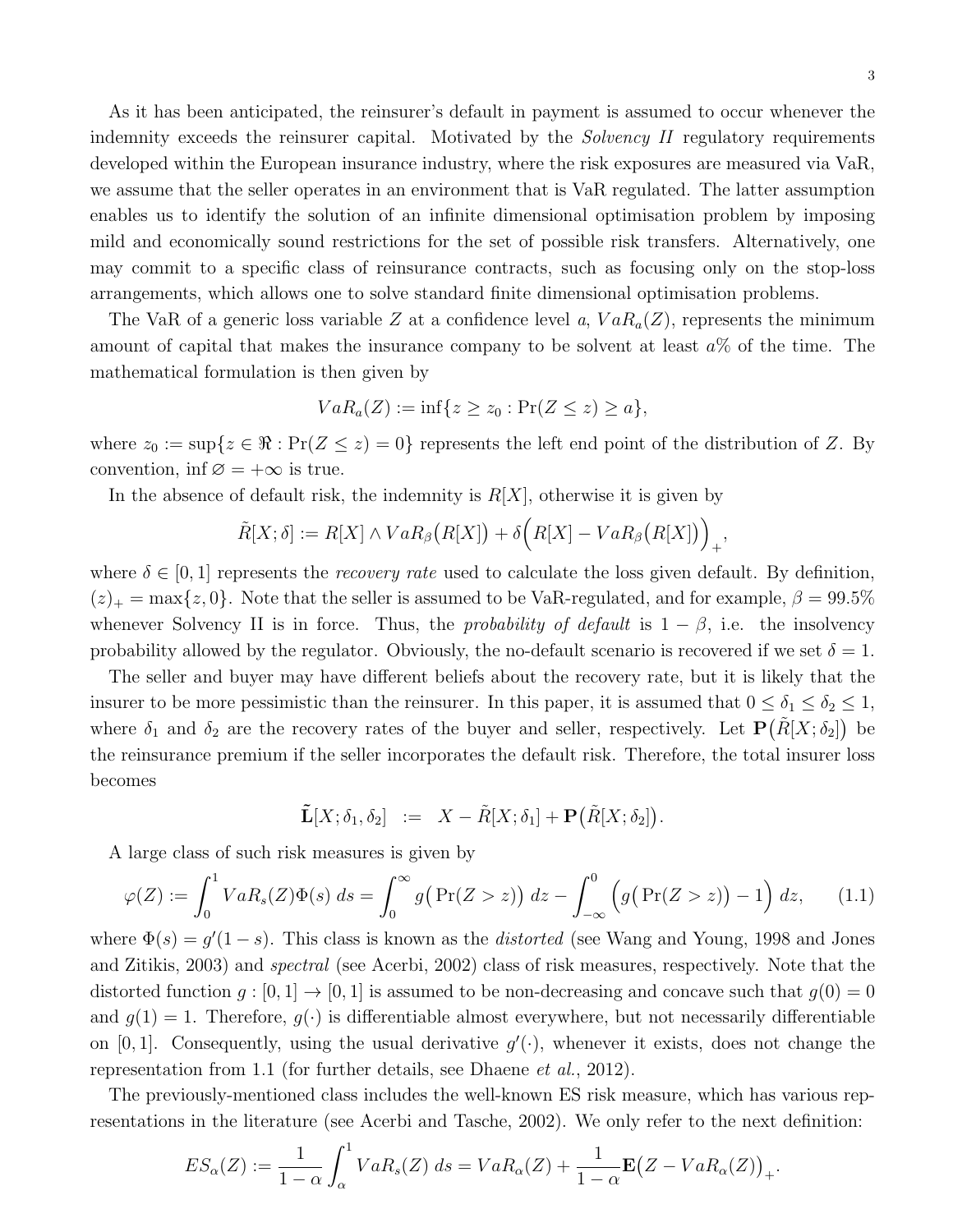Interestingly, this risk measure is a special case of the Haezendonck-Goovaerts class, which was introduced many years ago by Haezendonck and Goovaerts (1982). Further details can be found in Bellini and Rosazza Gianin (2012), Goovaerts *et al.* (2004 and 2012) and the references therein.

We aim to identify the optimal arrangement that reduces the seller's risk as much as possible, where the risk is evaluated via VaR or a distorted risk measure. VaR and ES are standard tail risk measures used in practice to set technical provisions and capital requirements, and therefore, it is natural to believe that both are good choices for the insurance company to base its decision. That is, we intend to minimise  $\varphi_I(\tilde{\mathbf{L}}[X;\delta_1,\delta_2])$  over a set of feasible reinsurance contracts, where  $\varphi_I(\cdot)$ represents a measure of the risk taken by the insurer. In order to avoid potential moral hazard issues related to the reinsurance arrangement, the set of feasible contracts is given by

$$
\mathcal{F} := \{ R(\cdot) : I(x) = x - R(x) \text{ and } R(x) \text{ are non-decreasing functions} \}.
$$

Note that  $R \in \mathcal{F}$  implies that I and R are 1-Lipschitz functions, i.e.  $|I(y) - I(x)| \leq |y - x|$  and  $|R(y) - R(x)| \le |y - x|$  are true for all  $x, y \ge 0$ .

The premiums are usually assumed to be positively loaded, and therefore it is expected to have that  $\mathbf{P}(\tilde{R}[X;\delta_2]) \geq \mathbf{E}(\tilde{R}[X;\delta_2]).$  A common insurance pricing is the expected value principle,  $\mathbf{P}(\tilde{R}[X;\delta_2]) = (1+c)\mathbf{E}(\tilde{R}[X;\delta_2]),$  where  $c > 0$  is known as the security loading factor. Our results are given for a more general pricing method, where the seller prices the premium based on a distorted risk measure. That is,  $\mathbf{P}(\tilde{R}[X; \delta_2]) = (1+c)\varphi_R(\tilde{R}[X; \delta_2])$ , where  $\varphi_R(\cdot)$  is a distorted risk measure. Besides its general formulation, distorted risk measure have proved to be valuable choices for insurance pricing (see for example, Wang, 2000).

The rest of the paper is organised as follows. Section 2 investigates the VaR-based decisions, while Section 3 evaluates optimal arrangements based on distorted risk measures. Section 4 explains the effect of reinsurance over the policyholder welfare. The last section provides some numerical examples that are meant to illustrate our main results and conclude the paper.

#### 2. VaR-based Optimal Reinsurance Contract

The current section describes the optimal choice for the buyer if VaR measures its perception about risk. In other words, we assume that  $\varphi_I = VaR_\alpha$ . As a result of the translation invariance property of this risk measure, our optimisation problem is reduced to

$$
\min_{R \in \mathcal{F}} \left\{ VaR_{\alpha}\big(X - \tilde{R}[X; \delta_1]\big) + (1 + c)\varphi_R\big(\tilde{R}[X; \delta_2]\big)\right\}.
$$
\n(2.1)

Throughout this paper, two heavily used notations are given by  $t^* = \sup \{ t \geq 0 : g_R(t) \leq 1/(1+c) \}$ and  $t_1^* = \sup \{ t \geq 0 : g_R(t) \leq \delta_1/\delta_2(1+c) \},\$  where the  $g_R(\cdot)$  always refers to the reinsurer's distorted function used to settle the reinsurance premium. In addition, it is implicitly assumed that  $\sup \emptyset = 0$ .

In order to simplify our presentation, the following notation is made:

$$
SL(\theta) := \big(X - VaR_{1-\theta}(X)\big).
$$

Our proofs from this section follow a two-stage procedure developed in Asimit et al. (2013 b). The main result is given in Theorem 2.1, and it illustrates the optimal choice if the buyer and seller have different views on the reinsurer's default.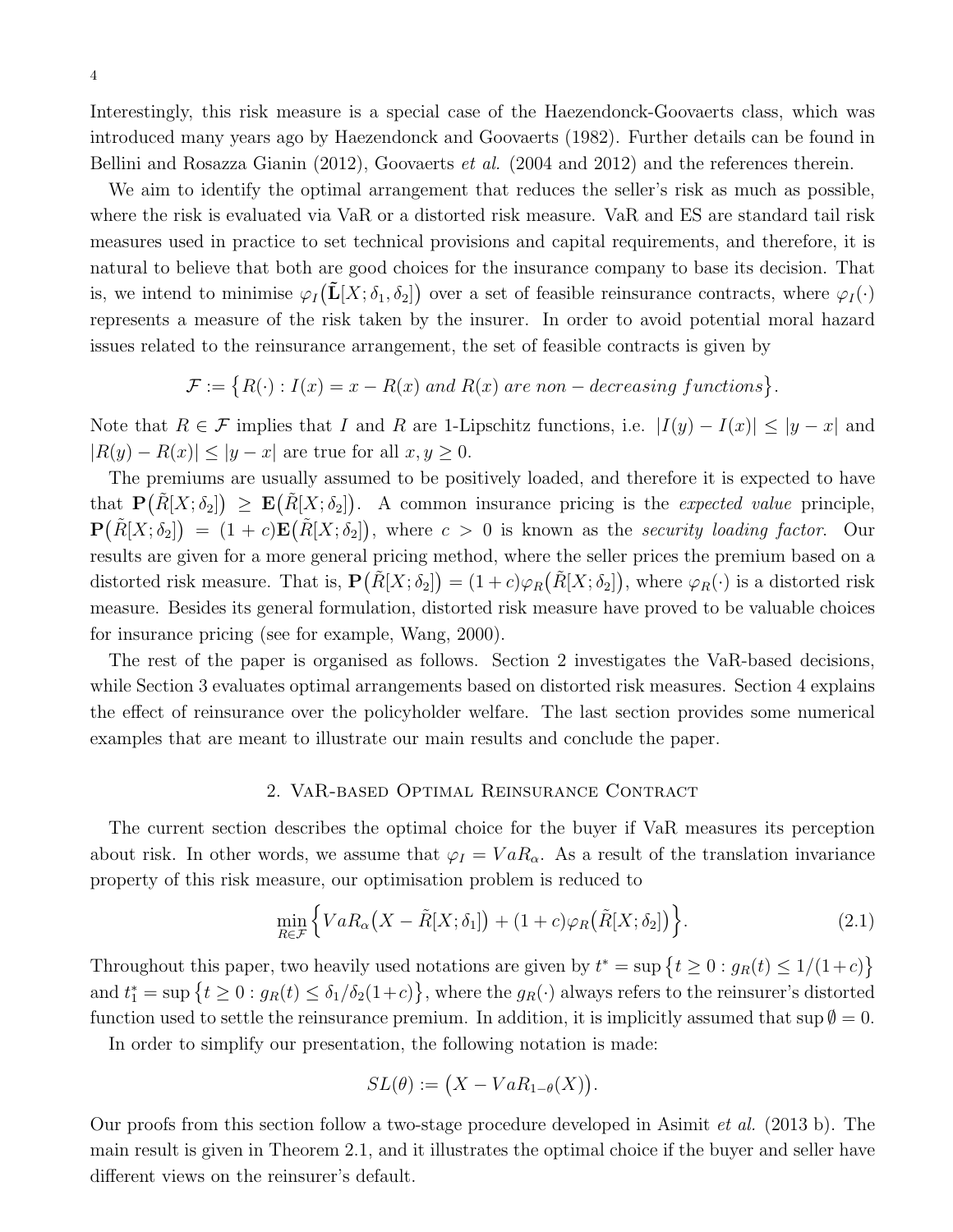**Theorem 2.1.** Let  $0 \le \delta_1 \le \delta_2 \le 1$ . The VaR-based optimal decision that minimises the insurer total loss from 2.1 is given by

$$
R^*[X] = \begin{cases} (SL(t^*) - SL(1 - \alpha \wedge \beta))_+, & \alpha \le \beta \text{ or } \beta < \alpha \le 1 - t_1^* \\ (SL(t^*) - SL(1 - \alpha))_+, & 1 - t_1^* < \beta < \alpha \\ (SL(t^*) - SL(1 - \beta))_+ + SL(t_1^*) - SL(1 - \alpha), & \beta \le 1 - t_1^* < \alpha \end{cases} \tag{2.2}
$$

Note 2.1. The seller's optimal risk increases if  $\delta_1$  and  $\delta_2$  increases or decreases, respectively. This can be explained by the fact that the insurer has more confidence in buying reinsurance once its perception on reinsurer's default improves, which is the case for high values of  $\delta_1$ . In turn, lower  $\delta_2$ 's reduce the reinsurance premium, and therefore the buyer has access to less expensive reinsurance.

Note 2.2. Theorem 2.1 recovers many existing results in the literature. The case in which  $\delta_1 = 1$ , and  $\delta_2 = 1$  or  $\beta = 1$ , recovers the insurer's optimal VaR-based arrangement for various choices of reinsurance premium when the default is not taken into account, that had been previously found by Cheung et al.  $(2011)$ , Chi and Tan  $(2011)$  and Asimit et al.  $(2013 b)$ , among others.

*Proof.* Note first that  $x-\tilde{R}(x;\delta_1)$  and  $R(x)$  are non-decreasing and continuous functions. Therefore,

$$
VaR_s(X - \tilde{R}[X; \delta_1]) = VaR_s(X) - \tilde{R}(VaR_s([X]); \delta_1) \text{ and } VaR_s(R[X]) = R(VaR_s(X)), \text{ (2.3)}
$$

are true for all  $0 < s < 1$ , due to the co-monotonic property (for details, see Dhaene *et al.*, 2002 a and b, Denuit et al., 2005). Similarly,

$$
VaR_s(\tilde{R}[X];\delta_1) = R(VaR_s(X)) \wedge R(VaR_{\beta}(X)) + \delta_1 \Big(R(VaR_s(X)) - R(VaR_{\beta}(X))\Big)_+.
$$
 (2.4)

Let us assume that  $\alpha \leq \beta$ . Thus, as a result of 1.1, 2.3 and 2.4, the objective function from 2.1 becomes

$$
VaR_{\alpha}(X) - R(VaR_{\alpha}(X)) - (1+c)\delta_2R(VaR_{\beta}(X))\int_{\beta}^1 \Phi_R(s) ds +
$$
  

$$
(1+c)\left(\int_0^{\beta} R(VaR_s(X))\Phi_R(s) ds + (1+\delta_2)\int_{\beta}^1 R(VaR_s(X))\Phi_R(s) ds\right)
$$

Now, using the two-stage procedure elaborated in Asimit *et al.* (2013 b), the first step is to solve

$$
\begin{cases}\n\min_{R \in \mathcal{F}} \int_0^\beta R(VaR_s(X))\Phi_R(s) ds + (1+\delta_2) \int_\beta^1 R(VaR_s(X))\Phi_R(s) ds \\
\text{subject to} \quad R(VaR_\alpha(X)) = \xi_1, \quad R(VaR_\beta(X)) = \xi_2\n\end{cases},
$$
\n(2.5)

where  $(\xi_1,\xi_2) \in \mathcal{D} = \{0 \leq \xi_2 - \xi_1 \leq VaR_{\beta}(X) - VaR_{\alpha}(X), 0 \leq \xi_1 \leq VaR_{\alpha}(X)\}$  are some parameters. Proposition 2.1 from Asimit et al. (2013 b) shows that 2.5 is solved by

$$
R^*[X; \xi_1, \xi_2] := (X - VaR_{\alpha}(X) + \xi_1)_+ \wedge \xi_1 + (X - VaR_{\beta}(X) + \xi_2 - \xi_1)_+ \wedge (\xi_2 - \xi_1).
$$

Note that  $(R^*[X; \xi_1, \xi_2] - R^*(VaR_\beta(X); \xi_1, \xi_2)]_+ = 0$ . Thus, the latter and 1.1 imply that the second step in solving 2.5 is to minimise on  $\mathcal D$ 

$$
H(\xi_1, \xi_2) := -\xi_1 + (1+c) \left( \int_{VaR_{\alpha}(X) - \xi_1}^{VaR_{\alpha}(X)} + \int_{VaR_{\beta}(X) - (\xi_2 - \xi_1)}^{VaR_{\beta}(X)} \right) g\left(\Pr(X > x)\right) dx.
$$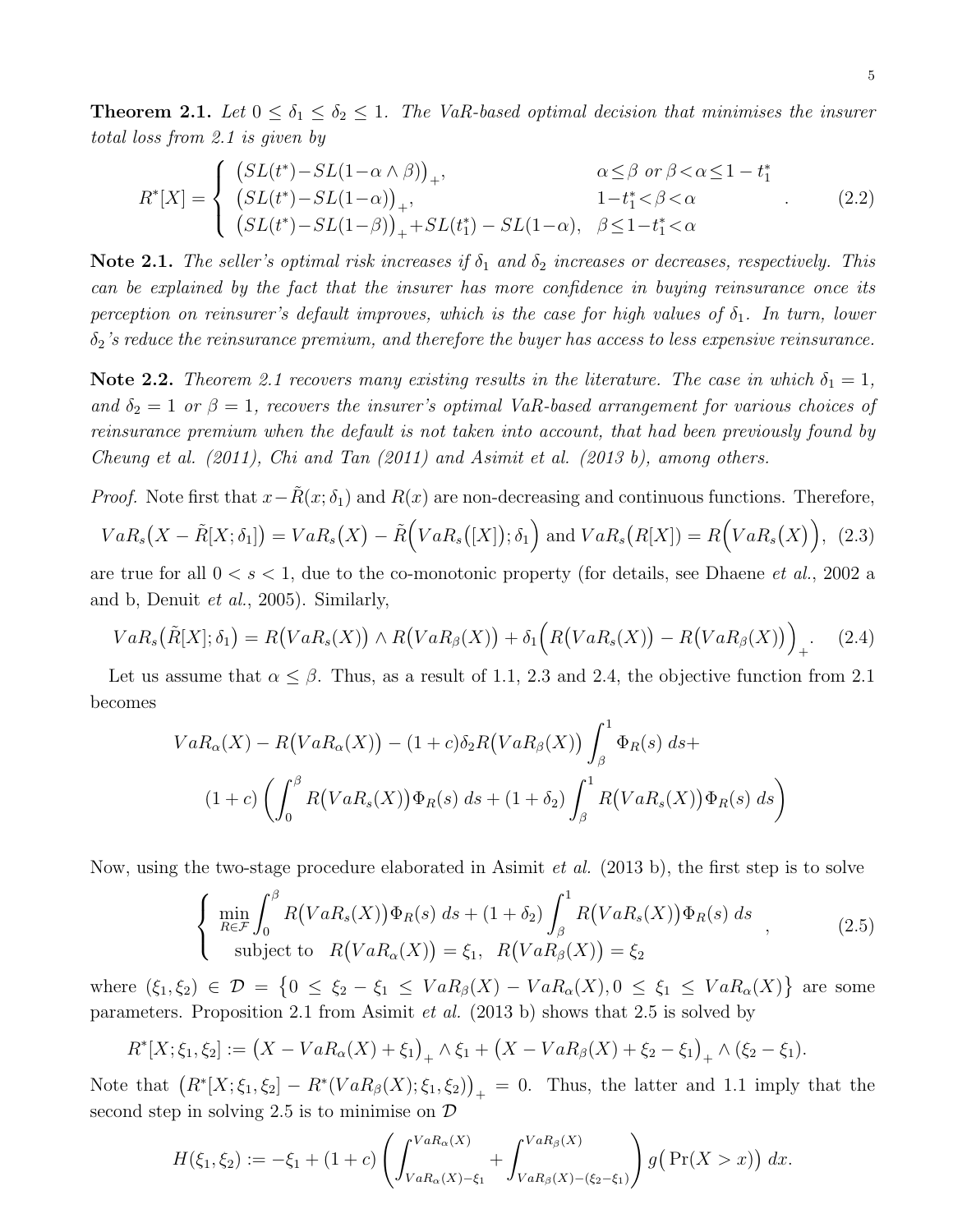Clearly,  $\mathcal D$  is a simple region with respect to  $\xi_2$ . In addition,  $H(\cdot)$  is non-decreasing with respect to  $\xi_2$ , and therefore we have that

$$
H(\xi_1, \xi_2) \ge H(\xi_1, \xi_1) = h(\xi_1) = -\xi_1 + (1+c) \int_{VaR_{\alpha}(X) - \xi_1}^{VaR_{\alpha}(X)} g\big(\Pr(X > x)\big) dx.
$$
 (2.6)

Now,  $h'(\xi_1) = -1 + (1+c)g(\bar{F}(VaR_\alpha(X) - \xi_1)),$  which implies that  $\overline{a}$ 

$$
h'(\xi_1) \leq 0 \Leftrightarrow \overline{F}(VaR_{\alpha}(X) - \xi_1) \leq t^* \Leftrightarrow VaR_{\alpha}(X) - \xi_1 \geq VaR_{1-t^*}(X).
$$

Therefore, the function from 2.6 is minimised at  $VaR_{\alpha}(X) - VaR_{1-t^*}(X)$  if  $1-t^* < \alpha$ , which replicates 2.2 in this case. Similarly,  $H(\cdot)$  attains its global minimum at  $(0,0)$ , whenever  $1-t^* \geq \alpha$ . These complete the  $\alpha \leq \beta$  case.

The mirror case  $\beta < \alpha$  is now investigated, where the objective function becomes

$$
VaR_{\alpha}(X) - R(VaR_{\alpha}(X)) + (1 - \delta_1) \Big( R(VaR_{\alpha}(X)) - R(VaR_{\beta}(X)) \Big) -
$$
  

$$
(1 + c)\delta_2 R(VaR_{\beta}(X)) \int_{\beta}^1 \Phi_R(s) ds +
$$
  

$$
(1 + c) \Big( \int_0^{\beta} R(VaR_s(X)) \Phi_R(s) ds + (1 + \delta_2) \int_{\beta}^1 R(VaR_s(X)) \Phi_R(s) ds \Big).
$$

As before, the first step is to solve

$$
\begin{cases}\n\min_{R \in \mathcal{F}} \int_0^\beta R(VaR_s(X)) \Phi_R(s) ds + (1 + \delta_2) \int_\beta^1 R(VaR_s(X)) \Phi_R(s) ds \\
\text{subject to} \quad R(VaR_\alpha(X)) = \xi_1, \quad R(VaR_\beta(X)) = \xi_2\n\end{cases},
$$
\n(2.7)

where  $(\xi_1, \xi_2) \in \mathcal{E} = \{0 \leq \xi_1 - \xi_2 \leq VaR_{\alpha}(X) - VaR_{\beta}(X), 0 \leq \xi_2 \leq VaR_{\beta}(X)\}\$ are some parameters. Thus, 2.7 is solved by

$$
R^*[X; \xi_1, \xi_2] := (X - VaR_{\beta}(X) + \xi_2)_+ \wedge \xi_2 + (X - VaR_{\alpha}(X) + \xi_1 - \xi_2)_+ \wedge (\xi_1 - \xi_2),
$$

as a result of Proposition 2.1 from Asimit et al. (2013 b). The second stage problem is the minimisation on  $\mathcal E$  of

$$
H(\xi_1, \xi_2) := (1+c) \int_0^{x_F} g\Big( \Pr\big(R^*[X; \xi_1, \xi_2] > x\big) \Big) \, dx - \delta \xi_1 - (1-\delta) \xi_2
$$
\n
$$
= (1+c) \left( \int_{VaR_\beta(X) - \xi_2} VaR_\alpha(X) \right) g\Big( \Pr(X > x) \Big) \, dx - \delta \xi_1 - (1-\delta) \xi_2.
$$

Recall that  $\mathcal E$  is simple region with respect to  $\xi_1$ . One may get that

$$
\frac{dH}{d\xi_1} = (1+c)\delta_2 g\Big(\bar{F}\big(VaR_{\alpha}(X) - \xi_1 + \xi_2\big)\Big) - \delta_1,
$$

which is non-positive for some  $\xi_2 \leq \xi_1 \leq VaR_{\alpha}(X) - VaR_{\beta}(X) + \xi_2$ , if and only if

$$
\bar{F}(VaR_{\alpha}(X) - \xi_1 + \xi_2) \le t_1^* \Leftrightarrow VaR_{\alpha}(X) - \xi_1 + \xi_2 \ge VaR_{1-t_1^*}(X). \tag{2.8}
$$

Firstly, we assume  $\alpha \leq 1 - t_1^*$ . Equation 2.8 shows that  $\frac{dH}{d\xi_1}$  is always positive, and thus

$$
H(\xi_1, \xi_2) \ge H(\xi_2, \xi_2) = (1 + c) \int_{VaR_{\beta}(X) - \xi_2}^{VaR_{\beta}(X)} g\big(\Pr(X > x)\big) dx - \xi_2.
$$
 (2.9)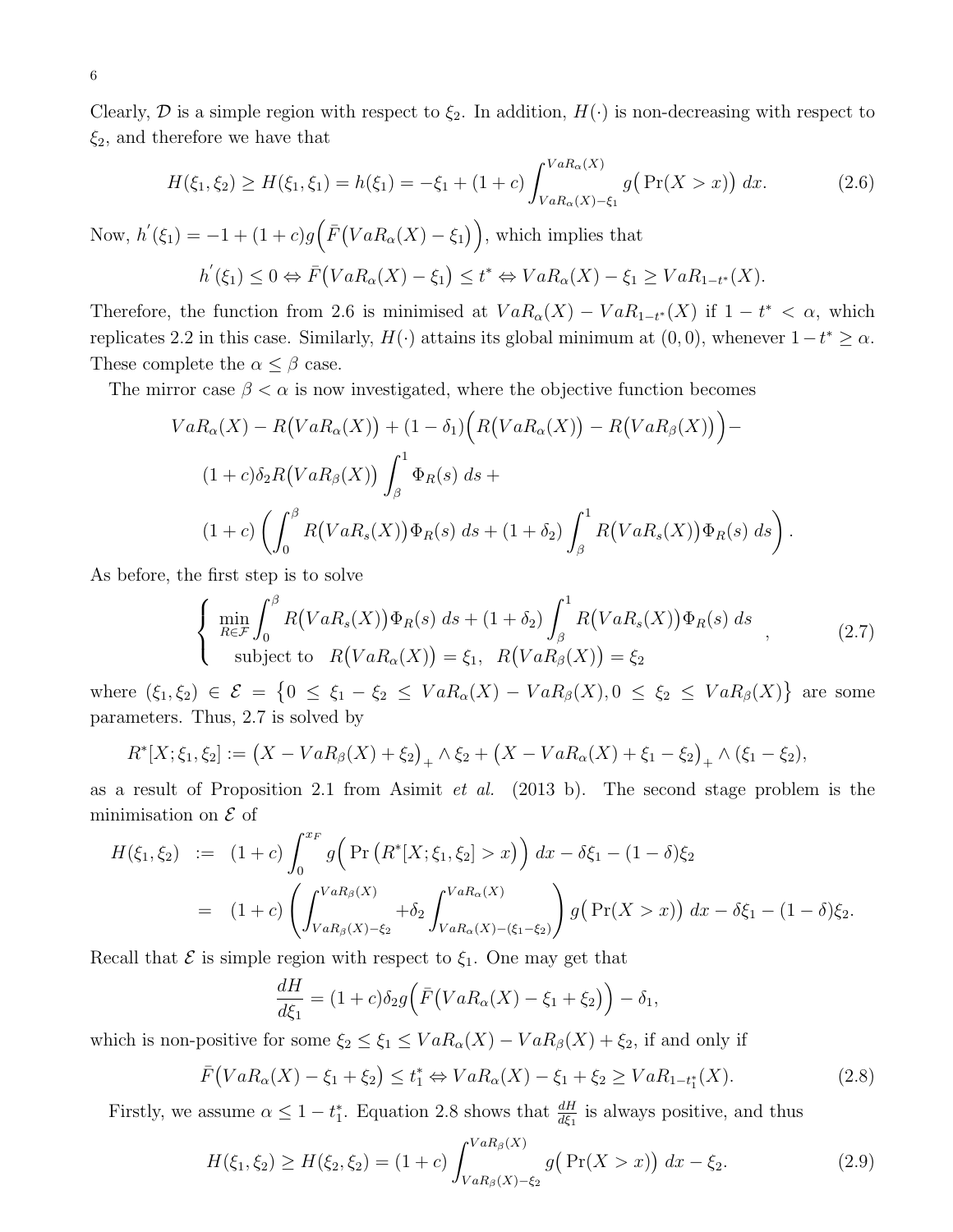This subcase can be further investigated by following the same steps as given after relation 2.6, and one may get that the global solution is attained at  $\xi_2^* = (VaR_\beta(X) - VaR_{1-t^*}(X))_{+}$ , which concludes the  $\beta < \alpha \leq 1 - t_1^*$  scenario.

Secondly, the  $1-t_1^* < \beta$  subcase is investigated. Recall that  $\xi_1 - \xi_2 \leq VaR_{\alpha}(X) - VaR_{\beta}(X)$ should hold, and therefore, 2.8 is always satisfied. Thus,

$$
H(\xi_1, \xi_2) \ge H(\xi_2 + VaR_{\alpha}(X) - VaR_{\beta}(X), \xi_2)
$$

holds for all  $(\xi_1, \xi_2) \in \mathcal{E}$ . The latter function and the right hand side of relation 2.9 differ from a constant, and as a result, the global minimum are both attained at  $\xi_2^* = (VaR_\beta(X) - VaR_{1-t^*}(X))_+,$ which recovers 2.2 for this subcase.

Thirdly, it is further assumed that  $\beta \leq 1 - t_1^* < \alpha$ . For any fixed  $\xi_2$ , we have

$$
\frac{dH}{d\xi_1} \leq 0 \text{ if } \xi_2
$$
\n
$$
\leq \xi_1 \leq \xi_2 + VaR_{\alpha}(X) - VaR_{1-t_1^*}(X)
$$
\n
$$
\frac{dH}{d\xi_1} > 0 \text{ if } \xi_2 + VaR_{\alpha}(X) - VaR_{1-t_1^*}(X) < \xi_1 \leq \xi_2 + VaR_{\alpha}(X) - VaR_{\beta}(X)
$$

which yields that  $H(\xi_1, \xi_2) \ge H(\xi_2 + VaR_{\alpha}(X) - VaR_{1-t_1^*}(X), \xi_2)$  for all  $(\xi_1, \xi_2) \in \mathcal{E}$ . Once again, the latter function and the right hand side of relation 2.9 differ from a constant, and thus, both reach its global minimum at  $\xi_2^* = (VaR_\beta(X) - VaR_{1-t^*}(X))_+$ . Thus, the global minimum of  $H(\cdot)$  is attained at  $(\xi_1^*, \xi_2^*)$  with  $\xi_1^* = \xi_2^* + VaR_{\alpha}(X) - VaR_{1-t_1^*}(X)$ , which recovers 2.2 for our final subcase. The proof is now complete.  $\Box$ 

#### 3. Optimal Reinsurance Contract Based on Distortion Risk Measures

In this section, the optimal choice for the buyer is investigated if a general concave distortion risk measure,  $\varphi_I(\cdot)$ , is adopted. In addition, the same premium principle assumption as given in Section 2 is in force. Therefore, the optimal reinsurance problem is given by:

$$
\min_{R \in \mathcal{F}} \left\{ \varphi_I \big( X - \tilde{R}[X; \delta_1] \big) + (1 + c) \varphi_R \big( \tilde{R}[X; \delta_2] \big) \right\},\tag{3.1}
$$

where  $\varphi_I(\cdot)$  and  $\varphi_R(\cdot)$  are given by (1.1) with the function  $g(\cdot)$  is replaced by distortion functions  $g_I(\cdot)$  and  $g_R(\cdot)$  respectively.

To solve 3.1, the method described in Cui et al. (2012) is used by expressing the objective function as integrals taken under an identifiable measure of a function that depends on the survival function of the underlying loss random variable X. For each  $R \in \mathcal{F}$ , we first define  $\ell_R := \lim_{x \to \infty} R(x)$  and  $R^{-1} : [0, \ell_R) \to [0, \infty)$ , where

$$
R^{-1}(t) := \inf\{x : R(x) > t\}, \quad t \in [0, \ell_R).
$$

Obviously,  $R(x) > t$  if and only if  $x > R^{-1}(t)$ . The image measure on  $[0, \infty)$  of the Lebesgue measure  $\lambda$  on  $[0, \ell_R)$  under the map  $R^{-1}$  is denoted as  $\lambda_R(\cdot)$ , i.e.

$$
\lambda_R(B) := \lambda \big\{ t \in [0, \ell_R) : R^{-1}(t) \in B \big\}
$$

for any Borel measurable subset B of  $[0, \infty)$ . Note that, from now on,  $\lambda(\cdot)$  always represents the Lebesgue measure on the real line. The first step in solving the optimisation problem defined in 3.1 is given in the next lemma.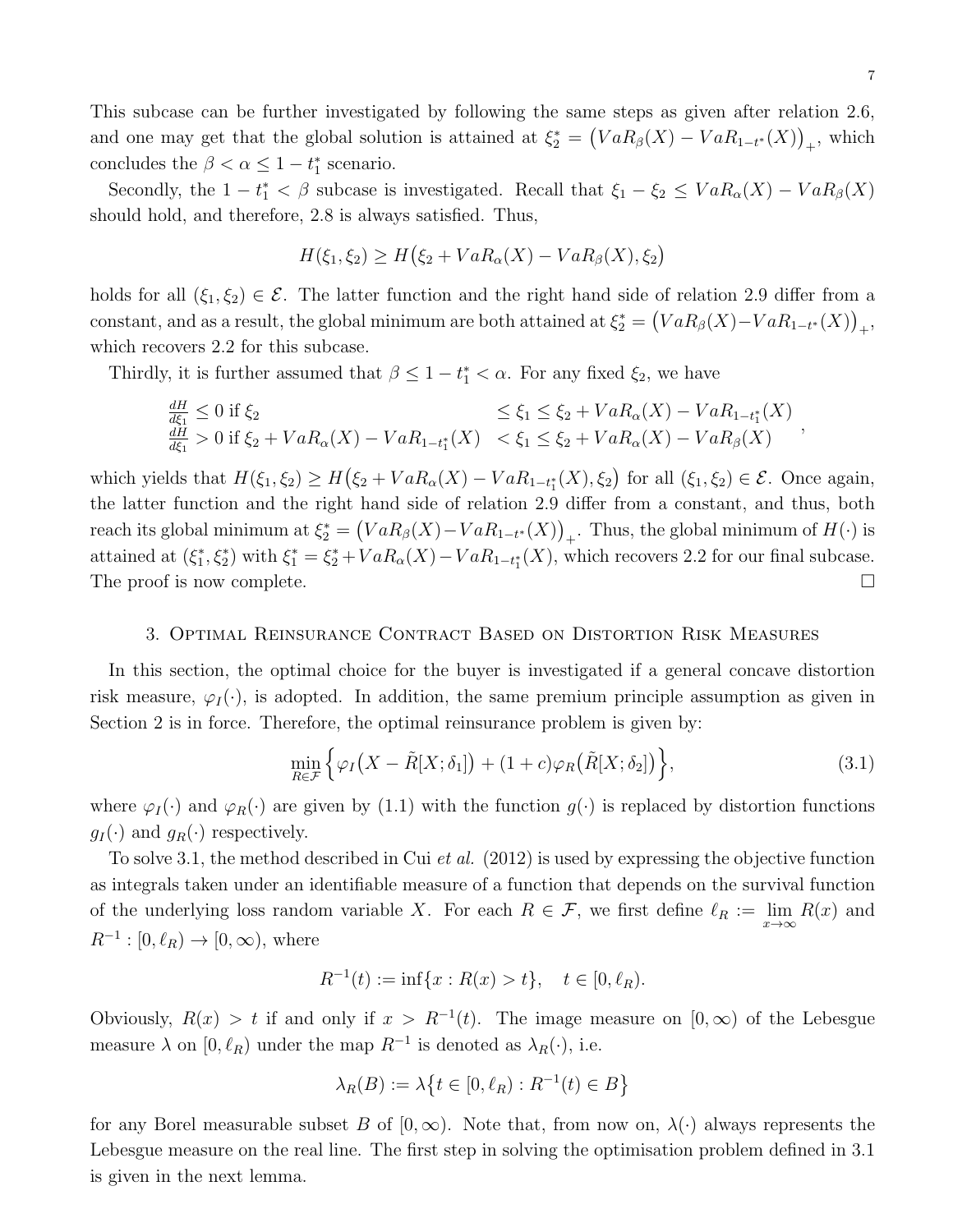**Lemma 3.1.** For each  $R \in \mathcal{F}$ , the objective function from 3.1 is given by

$$
\varphi_I(X - \tilde{R}[X; \delta_1]) + (1 + c)\varphi_R(\tilde{R}[X; \delta_2]) = \varphi_I(X) + \int_{[0,\infty)} \Theta\big(\Pr(X > t)\big) \lambda_R(dt),
$$

where

$$
\Theta(u) := (1 - \delta_1)g_I(u)1_{\{u \le 1 - \beta\}} - g_I(u) + (1 + c)g_R(u) - (1 + c)(1 - \delta_2)g_R(u)1_{\{u \le 1 - \beta\}}, \quad u \in [0, 1].
$$

*Proof.* Fix  $R \in \mathcal{F}$ . Since the risk measure  $\varphi_I(\cdot)$  is cash invariant, comonotonic additive and positively homogeneous (for details, see Denuit et al. 2005), one can derive as in 2.3 and 2.4 that

$$
\varphi_I\Big(X - \tilde{R}[X;\delta_1] + (1+c)\varphi_R\big(\tilde{R}[X;\delta_2]\big)\Big) \tag{3.2}
$$
\n
$$
= \varphi_I(X) + (1-\delta_1)\varphi_I\Big(\Big(R[X] - R\big(VaR_{\beta}(X)\big)\Big)_+\Big) - \varphi_I\big(R[X]\big) + (1+c)\varphi_R\big(\tilde{R}[X;\delta_2]\big).
$$

Note that the second term from the right hand side of 3.2 can be rewritten as

$$
\varphi_I\Big(\big(R[X] - R(VaR_\beta(X))\big)_+\Big) = \int_0^\infty g_I\Big(\Pr\big(R(X) > x + R(VaR_\beta(X))\big)\Big) \, dx
$$
\n
$$
= \int_{R(VaR_\beta(X))}^\infty g_I\Big(\Pr\big(R(X) > x\big)\Big) \, dx
$$
\n
$$
= \int_0^{\ell_R} 1_{\{x \ge R(VaR_\beta(X))\}} g_I\Big(\Pr\big(X > R^{-1}(x)\big)\Big) \, dx
$$
\n
$$
= \int_0^{\ell_R} 1_{\{R^{-1}(x) \ge VaR_\beta(X)\}} g_I\Big(\Pr\big(X > R^{-1}(x)\big)\Big) \, dx
$$
\n
$$
= \int_{[0,\infty)} 1_{\{t \ge VaR_\beta(X)\}} g_I\Big(\Pr\big(X > t\big)\Big) \, \lambda_R(dt)
$$
\n
$$
= \int_{[0,\infty)} 1_{\{Pr(X > t) \le 1 - \beta\}} g_I\Big(\Pr\big(X > t\big)\Big) \, \lambda_R(dt).
$$

Similarly, the third and fourth terms from the right hand side of 3.2 equal to

$$
\varphi_I\big(R[X]\big) = \int_{[0,\infty)} g_I\big(\Pr\big(X > t\big)\big) \lambda_R(dt).
$$

and

$$
\varphi_R\big(\tilde{R}[X;\delta_2]\big) = \int_{[0,\infty)} g_R\big(\Pr\big(X>t\big)\big) \,\lambda_R(dt) - (1-\delta_2) \int_{[0,\infty)} 1_{\{Pr(X>t) \le 1-\beta\}} g_R\big(\Pr\big(X>t\big)\big) \,\lambda_R(dt),
$$

respectively. Combining all the results, the lemma is fully justified.

Lemma 3.1 shows that solving 3.1 is a special case of the following more general optimisation problem:

$$
\min_{R \in \mathcal{F}} \int_{[0,\infty)} H(t) \; \lambda_R(dt),\tag{3.3}
$$

where  $H(\cdot)$  is any real-valued measurable function on  $[0, \infty)$ . The set of optimal solutions from 3.3 is given in Lemma 3.2, where G denotes the set of all measurable functions  $f : [0, \infty) \to \mathbb{R}$  with values in [0, 1] almost everywhere with respect to the Lebesgue measure  $\lambda$ .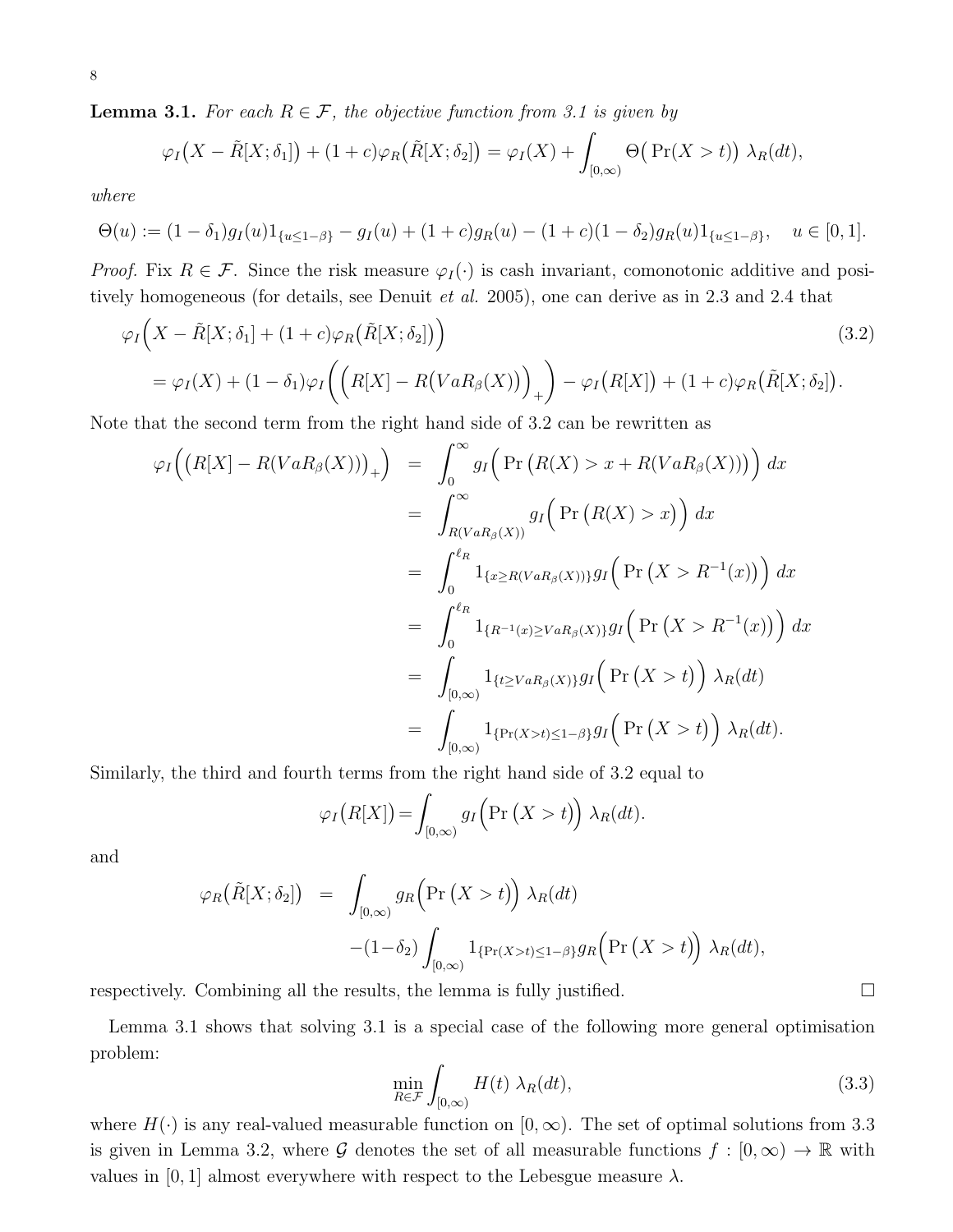**Lemma 3.2.** The set of all optimal solutions  $R^* \in \mathcal{F}$  of Problem 3.3 is given by

$$
\left\{ R^*(x) = \int_0^x \left( 1_{\{H(t) < 0\}} + f(t) 1_{\{H(t) = 0\}} \right) \, dt \middle| f \in \mathcal{G} \right\}.
$$

In particular, Problem 3.3 has a unique optimal solution if the set  $\lambda \{x \mid H(x) = 0\} = 0$ .

Proof. Recall that

$$
R^{-1}(t) \in B \to t \in R(B) := \{ R(x); x \in B \}
$$

and  $R(B)$ , the image of a Borel measurable set under the Lipschitz map  $R(\cdot)$ , is Lebesgue measurable (see Lemma 3.6.3 of Bogachev, 2007), we obtain that  $\lambda_R(B) \leq \lambda(R(B))$  for any  $R \in \mathcal{F}$  and Borel measurable subset B of  $[0, \infty)$ . Moreover, since  $R(\cdot)$  is 1-Lipschitz, it follows that  $\lambda(R(B)) \leq \lambda(B)$ (see Lemma 3.10.12 of Bogachev, 2007). Therefore,  $\lambda_R(B) \leq \lambda(B)$ , and hence, we can define the corresponding Radon-Nikodym derivative

$$
0 \le D_R := \frac{d\lambda_R}{d\lambda}
$$

on  $[0, \infty)$ . Denote  $A := \{D_R > 1\}$ . If  $\lambda(A) > 0$ , then

$$
\lambda_R(A) = \int_A D_R(t) \, dt > \lambda(A),
$$

which is a contradiction. Thus, it can be concluded that  $0 \leq D_R \leq 1$   $\lambda$ -almost surely, and the objective function from 3.3 can be written as

$$
\int_{[0,\infty)} H(t) D_R(t) dt.
$$

It is now clear that in order to minimise the last integral, it is optimal to set  $D_R(t)$  to 1 whenever  $H(t) < 0$ , and 0 whenever  $H(t) > 0$ . On the set  $\{t : H(t) = 0\}$ , the value of  $D_R(t)$  can be set arbitrarily. Thus, the above integral is minimised at

$$
D_R^*(t) = 1_{\{H(t) < 0\}} + f(t)1_{\{H(t) = 0\}},\tag{3.4}
$$

for any  $f \in \mathcal{G}$ . Now, it remains to show that an optimal solution  $R^*(\cdot)$  of 3.3 can be recovered from  $D_R^*(\cdot)$  as defined in 3.4, which is true due to the following relation

$$
R^*(x) = R^*(x) - R^*(0) = \lambda_{R^*}([0, x)) = \int_{[0, x)} D_R^*(t) dt = \int_0^x \left(1_{\{H(t) < 0\}} + f(t)1_{\{H(t) = 0\}}\right) dt.
$$
\nThe proof is now complete.

It is worth mentioning that Cui et al. (2012) provides an alternative way to solve 3.3. They first show that the density function of the measure  $\lambda_R(\cdot)$  is equal to R, and then verify the optimality of the proposed solution by using of the 1-Lipschitz property of  $R(\cdot)$ . One advantage of our method is that we provide a constructive, more intuitive and transparent way to find out all the optimal solutions.

With Lemma 3.2 on hand, we are ready to solve 3.1. For the sake of notational simplicity, some mild additional assumption are necessary in order to display the optimal solutions. More specifically, the expected value principle is further assumed for the reason of being able to write down the solution in a general setting, but any other premium principle can be solved via Lemma 3.2. The same reason applies to the strictly increasing assumption of  $F(\cdot)$ . Recall that  $x_0$  represents the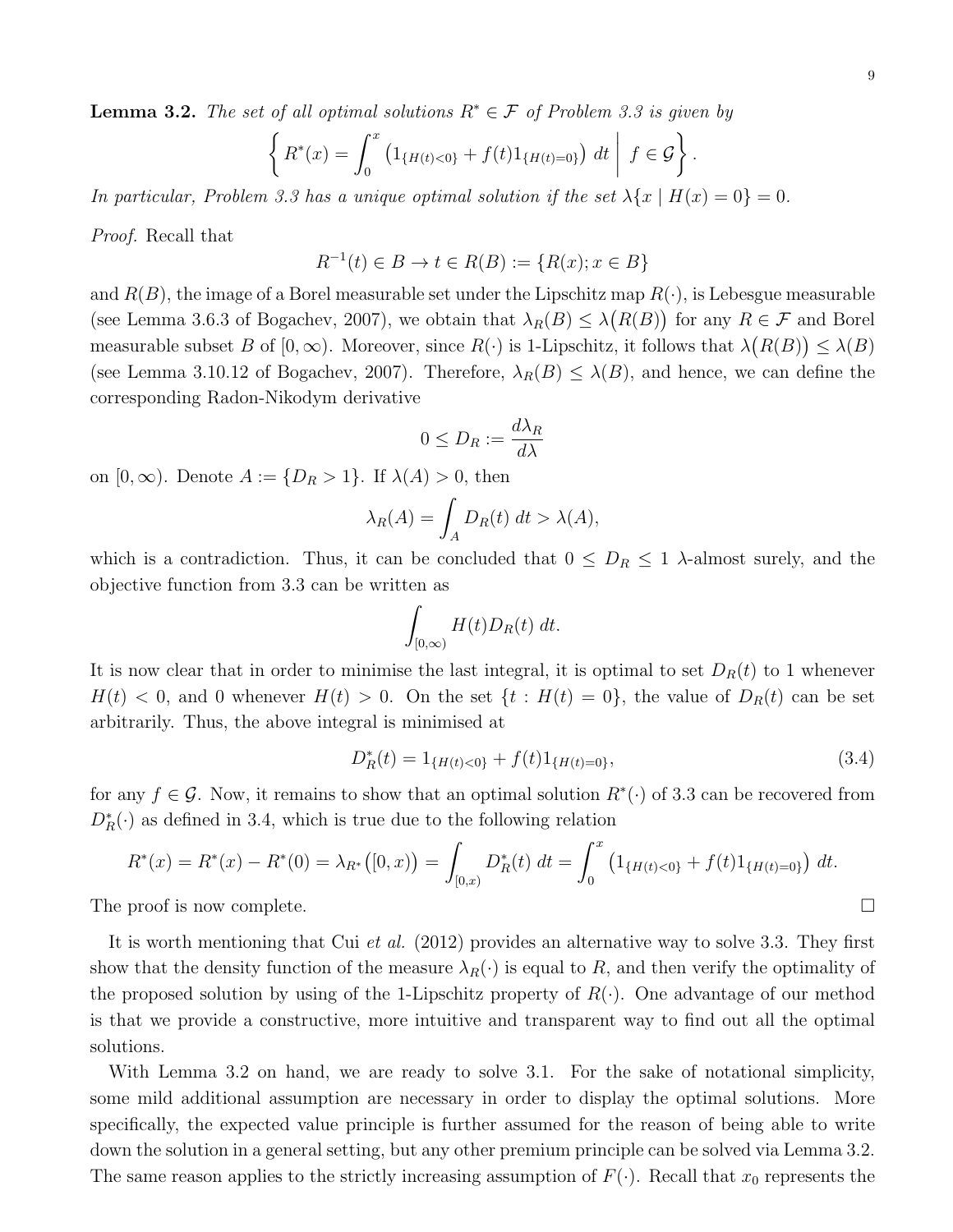left end point of the distribution of  $X$ , as it has been defined in Section 1. We will first deal with strictly convex distorted risk measures in Theorem 3.1, while later in Theorem 3.2, a non-strict distorted risk measure is considered.

**Theorem 3.1.** Let  $\Delta := \frac{g(1-\beta)}{1-\beta}$ . Assume that  $F(\cdot)$  is strictly increasing on  $(x_0, x_F)$ ,  $g_I(\cdot)$  is strictly concave on [0, 1], and  $g_R(x) = x$  for all  $x \in [0, 1]$ . Then, the optimal decision that minimises the insurer total loss from 3.1 is given by the following:

- (1) Suppose that  $1 < 1 + c < \Delta$ . Let  $\beta^* \in (1 \beta, 1)$  be the unique solution of the equation  $(1+c)\beta = q_I(\beta)$ .
	- (a) If  $(1 + c)\delta_2/\delta_1 < \Delta$ , then  $R^*[X] = SL(\beta^*)$ .
	- (b) If  $\Delta \leq (1+c)\delta_2/\delta_1 < g'_I(0)$ , then  $R^*[X] = SL(\beta^*) SL(1-\beta) + SL(\tilde{\beta})$ , where  $\tilde{\beta} \in (0, 1 - \beta]$  is the unique solution of the equation  $(1 + c)\delta_2\beta/\delta_1 = g_I(\beta)$ .
	- (c) If  $g'_I(0) \le (1+c)\delta_2/\delta_1$ , then  $R^*[X] \equiv 0$ .
- (2) Suppose that  $\Delta \leq 1+c$ .
	- (a) If  $(1+c)\delta_2/\delta_1 < g_I'(0)$ , then  $R^*[X] = SL(\tilde{\beta})$ , where  $\tilde{\beta} \in (0,1-\beta]$  is the unique solution of the equation  $(1 + c)\delta_2\beta/\delta_1 = g_I(\beta)$ .
	- (b) If  $g'_I(0) \le (1+c)\delta_2/\delta_1$ , then  $R^*[X] \equiv 0$ .

*Proof.* Since all the cases can be proved in a similar manner, we only chose to show Case  $(1)(b)$ . Lemma 3.1 and the fact that  $g_R(u) = u$  for all u yield that 3.1 is equivalent to

$$
\min_{R \in \mathcal{F}} \int_{[0,\infty)} \Theta_1(\bar{F}(t)) \; \lambda_R(dt),
$$

where

$$
\Theta_1(u) := (1 - \delta_1)g_I(u)1_{\{u \le 1 - \beta\}} - g_I(u) + (1 + c)u - (1 + c)(1 - \delta_2)u1_{\{u \le 1 - \beta\}}, \quad u \in [0, 1].
$$

Further, Lemma 3.2 implies that any optimal solution  $R^* \in \mathcal{F}$  to this problem takes the form of

$$
R^*[X] = \int_0^X \left(1_{\{\Theta_1(\bar{F}(t)) < 0\}} + f(t)1_{\{\Theta_1(\bar{F}(t)) = 0\}}\right) dt
$$

for some  $f \in \mathcal{G}$ . It only remains to identify the sets  $\{\Theta_1(\bar{F}(t)) < 0\}$  and  $\{\Theta_1(\bar{F}(t)) = 0\}$ .

Keeping in mind the strictly concavity assumption of of  $g_I(\cdot)$ , it is easy to check that

$$
\Theta_1(u) < 0 \Longleftrightarrow u \in (0, \tilde{\beta}) \cup (1 - \beta, \beta^*) \quad \text{and} \quad \Theta_1(u) = 0 \Longleftrightarrow u = 0 \text{ or } \tilde{\beta} \text{ or } \beta^*.
$$

Therefore, any optimal solution of 3.1 takes the form of

$$
R^*[X] = \int_0^X \left(1_{\{\Theta_1(\bar{F}(t)) < 0\}} + f(t)1_{\{\Theta_1(\bar{F}(t)) = 0\}}\right) dt
$$
\n
$$
= \int_0^X 1_{\{0 < \bar{F}(t) < \tilde{\beta}\}} dt + \int_0^X 1_{\{1 - \beta < \bar{F}(t) < \beta^*\}} dt + \int_0^X f(t)1_{\{\bar{F}(t) = 0 \text{ or } \tilde{\beta} \text{ or } \beta^*\}} dt
$$
\n
$$
= \int_0^X 1_{\{x_F > t > VaR_{1-\tilde{\beta}}(X)\}} dt + \int_0^X 1_{\{VaR_{\beta}(X) > t > VaR_{1-\beta^*}(X)\}} dt + 0
$$
\n
$$
= (X - VaR_{1-\tilde{\beta}}(X))_+ + (X - VaR_{1-\beta^*}(X))_+ - (X - VaR_{\beta}(X))_+,
$$

where  $f(\cdot)$  is any function from G. Note that the last integral from the second step is zero due to the strictly increasing assumption  $F(\cdot)$ , which completes our proof.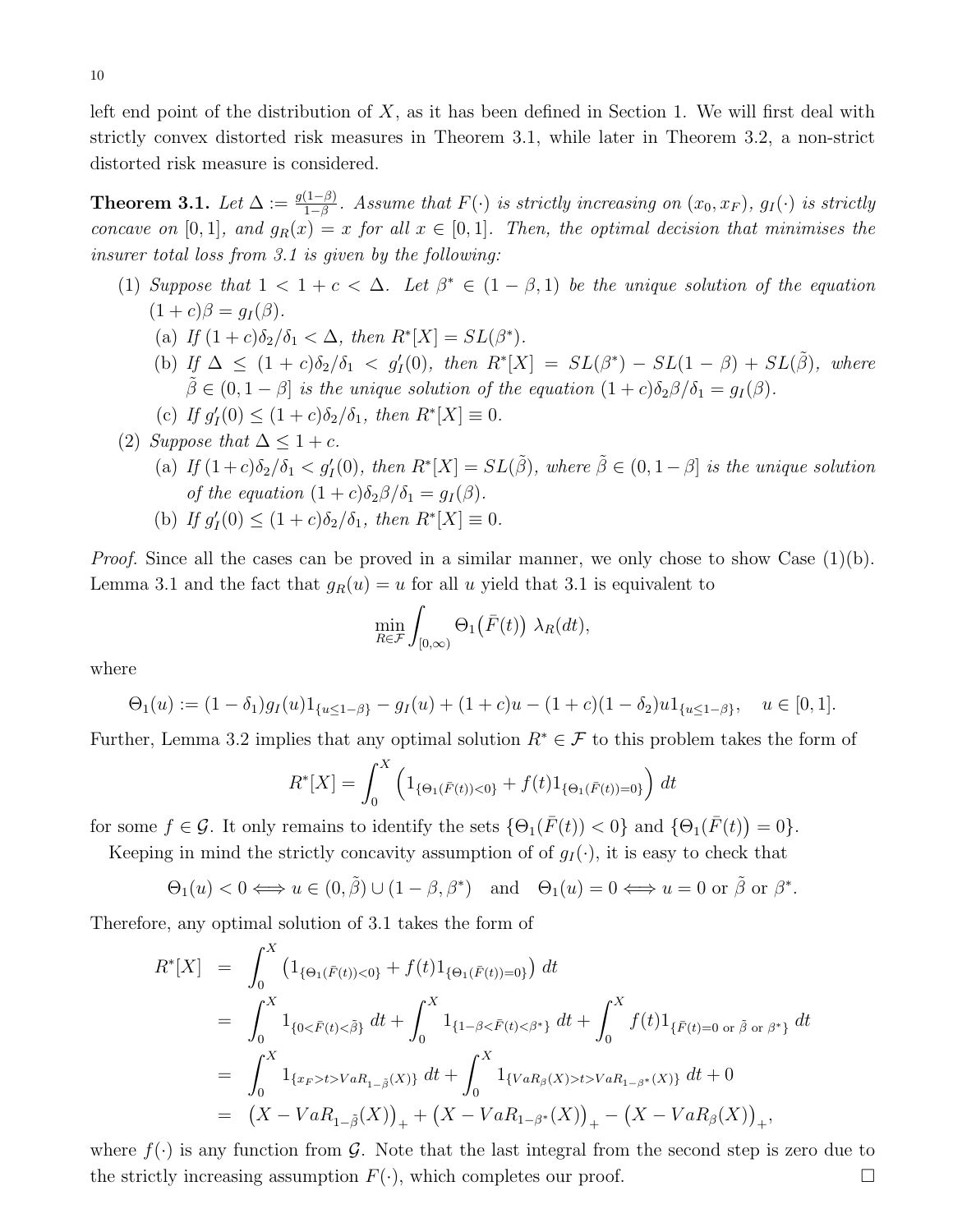As it can see from the proof of Lemma 3.1, the strict concavity assumption of  $g_I(\cdot)$  guarantees that the set  $\{u \mid \Theta_1(u) = 0\}$  is finite. The latter together with the strictly increasing assumption of F suggest that the set  $\{\Theta_1(\bar{F}(t))=0\}$  has zero Lebesgue measure and hence 3.1 is uniquely solved. If we relax our assumptions, an integral of  $f \in \mathcal{G}$  may appear, but the Lemma 3.2 is still applicable for such cases. The next theorem provides the optimal arrangements whenever the buyer's risk appetite is evaluated by a non-strictly distorted risk measure, such as the ES. To simplify our notation, we denote by

$$
I_f(\theta_1, \theta_2) := \int_{X \wedge VaR_{1-\theta_2}(X)}^{X \wedge VaR_{1-\theta_1}(X)} f(t) \, dt, \quad f \in \mathcal{G}, 0 < \theta_1 < \theta_2 \le 1.
$$

Moreover, whenever  $\delta_1 \neq 0$ , we define  $1 + C := (1 + c)\delta_2/\delta_1$ , so that  $1 < 1 + c \leq 1 + C$ .

**Theorem 3.2.** Assume that  $F(\cdot)$  is strictly increasing on  $(x_0, x_F)$ ,  $\varphi_I = ES_\alpha$ , and  $g_R(x) = x$  for all  $x \in [0, 1]$ . Then, the optimal decision that minimises the insurer total loss from 3.1 is given by the following:

(1) Suppose that  $\delta_1 \neq 0$  and  $\alpha > \beta$ . (a) If  $1 < 1 + C \leq 1/(1 - \beta)$ , then  $R^*[X] = SL(1/(1 + c))$ . (b) If  $1/(1 - \beta) < 1 + C < 1/(1 - \alpha)$ , then

$$
R^*[X] = SL(1/(1+C)) + (SL(1/(1+c)) - SL(1-\beta))_+.
$$

(c) If  $1 + C = 1/(1 - \alpha)$ , then for any  $f \in \mathcal{G}$  we have

$$
R^*[X] = I_f(0, 1 - \alpha) + \left(SL(1/(1 + c)) - SL(1 - \beta)\right)_+.
$$

(d) If  $1 + C > 1/(1 - \alpha)$ , then  $R^*[X] = (SL(1/(1+c)) - SL(1-\beta))$ + .

- (2) Suppose that  $\delta_1 \neq 0$  and  $\alpha \leq \beta$ .
	- (a) If  $1 + C \leq 1/(1 \alpha)$ , then  $R^*[X] = SL(1/(1 + c))$ .
	- (b) If  $1 + C = 1/(1 \alpha)$ , then

$$
R^*[X] = \begin{cases} SL(1/(1+c)) - SL(1-\beta) + I_f(0,1-\beta) & \text{if } 1+c < 1/(1-\alpha) \\ I_f(0,1-\alpha) & \text{if } 1+c = 1/(1-\alpha) \end{cases}.
$$

(c) If  $1+C > \frac{1}{1-\alpha}$ , then for for any  $f \in \mathcal{G}$  we have

$$
R^*[X] = \begin{cases} SL\left(1/(1+c)\right) - SL(1-\beta) & \text{if } 1+c < 1/(1-\alpha) \\ I_f(1-\beta, 1-\alpha) & \text{if } 1+c = 1/(1-\alpha) \\ 0 & \text{if } 1+c > 1/(1-\alpha) \end{cases}
$$

(3) Suppose that  $0 = \delta_1 < \delta_2$  and  $\alpha > \beta$ . Then, for any  $f \in \mathcal{G}$  we have

$$
R^*[X] = \begin{cases} SL(1/(1+c)) - SL(1-\beta) & \text{if } 1+c \le 1/(1-\beta) \\ 0 & \text{if } 1+c > 1/(1-\beta) \end{cases}.
$$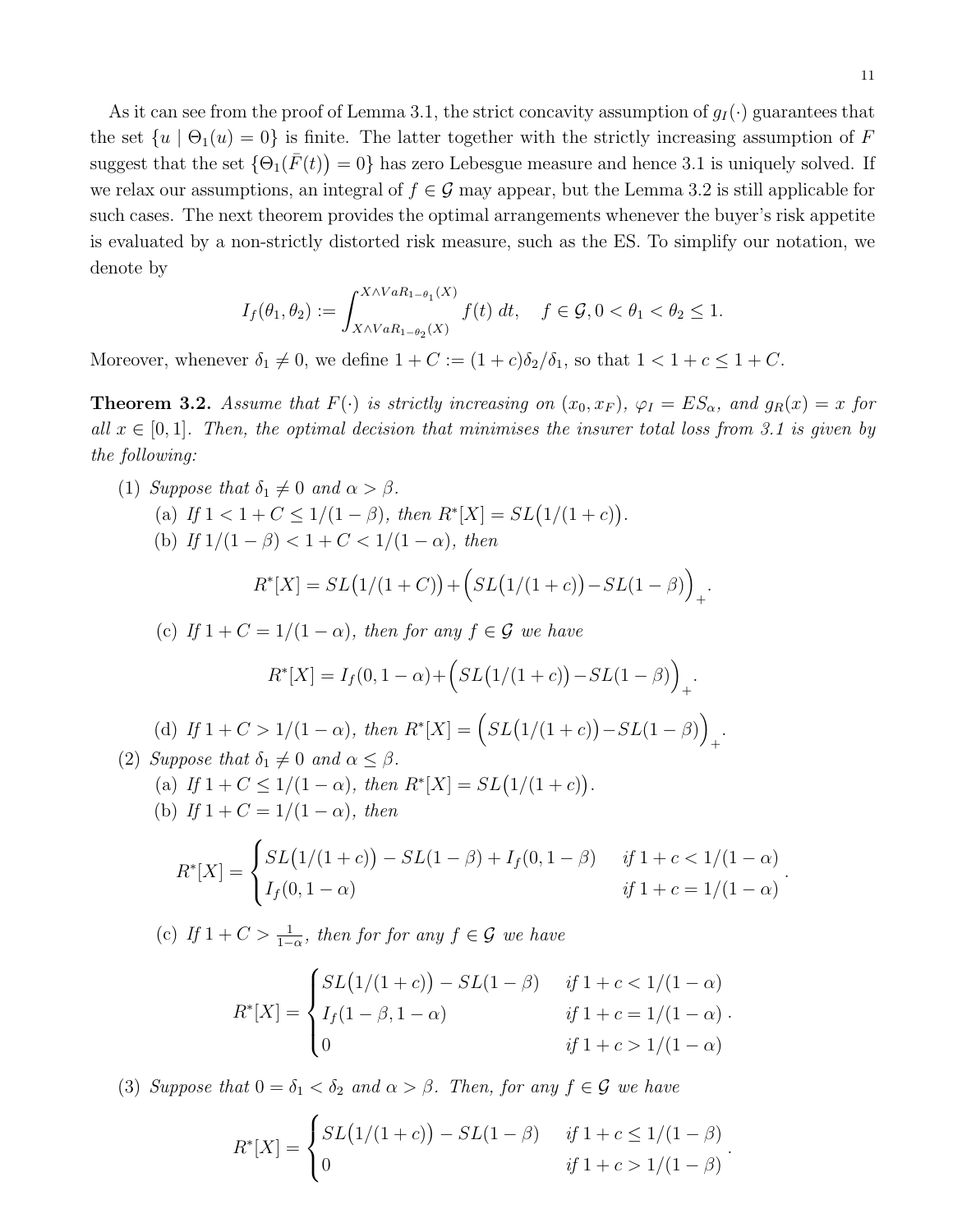(4) Suppose that  $0 = \delta_1 < \delta_2$  and  $\alpha \leq \beta$ . Then, for any  $f \in \mathcal{G}$  we have

$$
R^*[X] = \begin{cases} SL(1/(1+c)) - SL(1-\beta) & \text{if } 1+c < 1/(1-\alpha) \\ I_f(1-\beta, 1-\alpha) & \text{if } 1+c = 1/(1-\alpha) \\ 0 & \text{if } 1+c > 1/(1-\alpha) \end{cases}
$$

(5) Suppose that  $0 = \delta_1 = \delta_2$  and  $\alpha > \beta$ . Then, for any  $f \in \mathcal{G}$  we have

$$
R^*[X] = (SL(1/(1+c)) - SL(1-\beta))_+ + I_f(0,1-\beta).
$$

(6) Suppose that  $0 = \delta_1 = \delta_2$  and  $\alpha \leq \beta$ . Then, for any  $f \in \mathcal{G}$  we have

$$
R^*[X] = \begin{cases} SL(1/(1+c)) - SL(1-\beta) + I_f(0,1-\beta) & \text{if } 1+c < 1/(1-\alpha) \\ I_f(0,1-\alpha) & \text{if } 1+c = 1/(1-\alpha) \\ I_f(0,1-\beta) & \text{if } 1+c > 1/(1-\alpha) \end{cases}
$$

The proof is omitted because its technique is the same as that of Theorem 3.1.

#### 4. Expected policyholder deficit

While the optimal reinsurance reflects the buyer's ideal choice to reduce its exposure, it is not known if reinsurance creates an advantage to the policyholder. Asimit et al. (2013 a) showed that some risk transfers within an insurance group may be detrimental to the policyholder if the counterparty default risk is not properly incorporated when setting the regulatory capital. In this section, we evaluate the reinsurance impact on policyholder's welfare by investigating the resulting Expected Policyholder Deficit (EPD). The policyholder deficit is equal to the difference between nominal liabilities to policyholders and liabilities that will actually be paid, thus reflecting the reduction in the payoff received due to potential default. The policyholder deficit can also be seen as an asset transferred from policyholders to shareholders, reflecting the option of the latter to default on their obligations (see Butsic, 1994, Phillips et al., 1998, and Myers and Read, 2001). Formally, the EPD for a generic downside risk  $Z$  and available assets  $c$  is defined by

$$
EPD(Z; c) = E(Z - c)_{+} = \int_{c}^{x_F} P(Z > z) \, dz.
$$

If the capital requirements are  $VaR_{\gamma}$ -based, as it is the case in Solvency II when  $\gamma = 99.5\%$ , and the cedent chooses a reinsurance arrangement  $R(\cdot)$  and believes that the reinsurer's recovery rate is  $\delta$ , then the EPD becomes:

$$
EPD[X, R; VaR_{\gamma}, \beta, \delta] := EPD\Big(X - \tilde{R}[X; \delta]; VaR_{\gamma}\big(X - \tilde{R}[X; \delta]\big)\Big),\,
$$

where  $\beta$  represents the level that triggers the seller's default. Interestingly, we find that any possible reinsurance arrangement does not increase the EPD. In addition, the policyholder's exposure is optimally reduced if the tail risk is transfer by the insurance company. These findings are formalised in the next proposition.

**Proposition 4.1.** Let  $0 \le \delta \le 1$  and  $0 \le a \le VaR_{\gamma}(X)$ . Then,

a) 
$$
\max_{R \in \mathcal{F}} EPD[X, R; VaR_{\gamma}, \beta, \delta] = \int_{VaR_{\gamma}(X)}^{x_F} \overline{F}(x) dx
$$
 and is solved by  $R^*[X] = h(X; a) \wedge a$ ,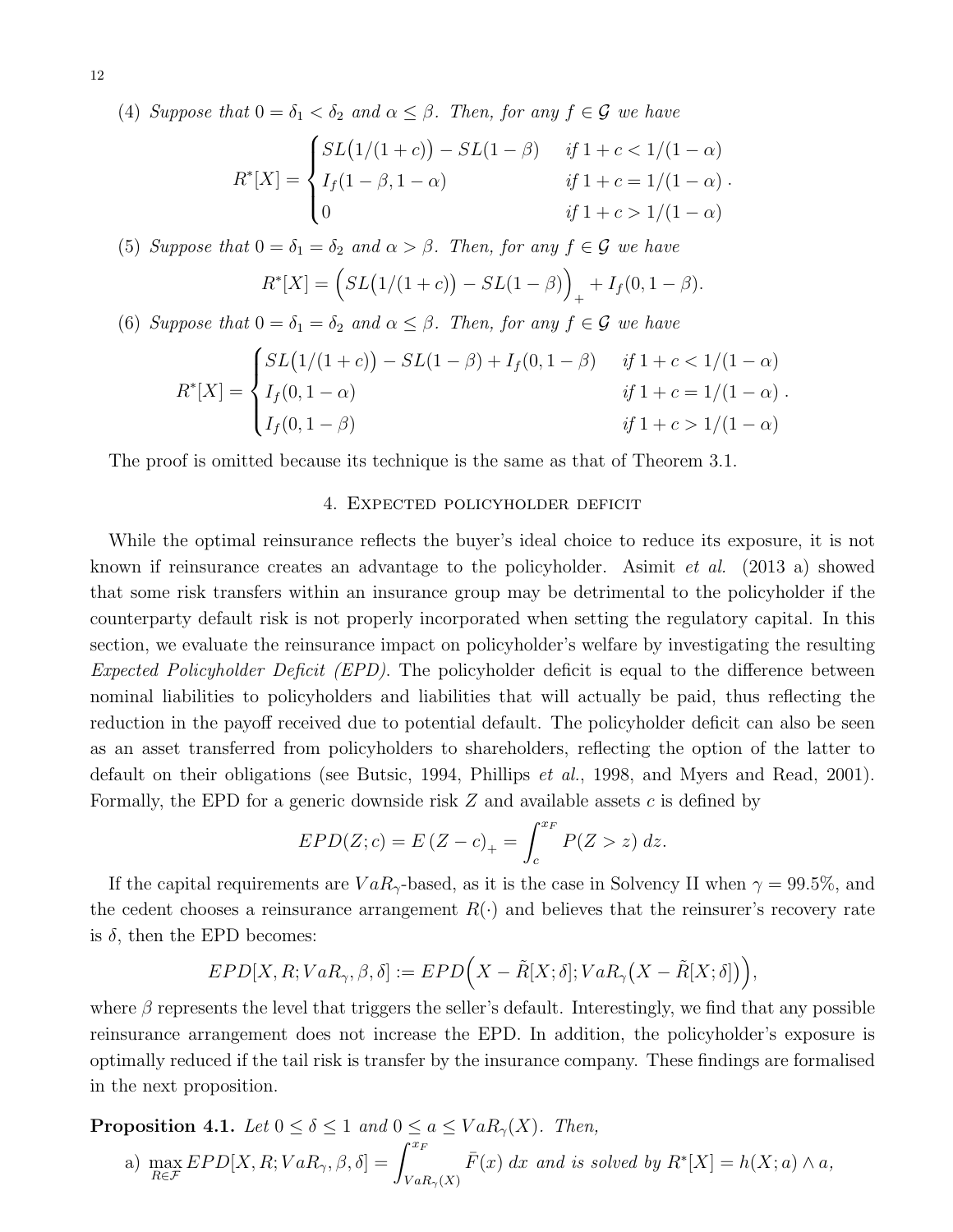b) 
$$
\min_{R \in \mathcal{F}} EPD[X, R; VaR_{\gamma}, \beta, \delta] = (1 - \delta) \int_{VaR_{\max{\gamma, \beta}}(X)}^{x_F} \overline{F}(x) dx \text{ and is solved by}
$$

$$
R^*[X] = h(X; a) \wedge a + (X - VaR_{\gamma}(X))_+,
$$

where  $h(\cdot; a)$  is a 1-Lipschitz function such that  $h(0; a) = 0$  and  $h(VaR_{\gamma}(X); a) = a$ .

Proof. The proof is based on the same technology illustrated in showing the results of Theorem 2.1. Since both optimisation problems can be proved in the same manner, only part a) is fully explained. We first rewrite the objective function as follows:

$$
EPD[X, R; VaR_{\gamma}, \beta, \delta]
$$
  
=  $(1 - \gamma) \left( ES_{\gamma} (X - \tilde{R}[X; \delta]) - VaR_{\gamma} (X - \tilde{R}[X; \delta]) \right)$   
=  $\int_{\gamma}^{1} VaR_{s}(X) ds - \int_{\gamma}^{\max\{\gamma, \beta\}} R(VaR_{s}(X)) ds - \delta \int_{\max\{\gamma, \beta\}}^{1} R(VaR_{s}(X)) ds -$   
 $(1 - \delta)(1 - \max\{\gamma, \beta\})R(VaR_{\beta}(X)) -$   
 $(1 - \gamma) \left( I(VaR_{\gamma}(X)) + (1 - \delta) \left( R(VaR_{\gamma}(X)) - R(VaR_{\beta}(X)) \right)_{+} \right).$ 

As it has already been seen, the first step of our maximisation problem is to include the boundary conditions  $R(VaR_{\gamma}(X)) = \xi_1$  and  $R(VaR_{\beta}(X)) = \xi_2$  to the initial optimisation problem.

Firstly, if  $\gamma \leq \beta$ , then the parameters  $(\xi_1, \xi_2)$  should satisfy  $0 \leq \xi_2 - \xi_1 \leq VaR_{\beta}(X) - VaR_{\gamma}(X)$ and  $0 \leq \xi_1 \leq VaR_{\gamma}(X)$ . In addition, the optimal solution is given by:

$$
R^*[X; \xi_1, \xi_2] = h(X; \xi_1) \wedge \xi_1 + (X - VaR_{\beta}(X) + \xi_2 - \xi_1)_+ \wedge (\xi_2 - \xi_1),
$$

where  $h(\cdot;\xi_1)$  is a 1-Lipschitz function such that  $h(0;\xi_1) = 0$  and  $h(VaR_{\gamma}(X);\xi_1) = \xi_1$ . Thus, the objective function of the second step is to maximise

$$
EPD[X, R^*[X; \xi_1, \xi_2]; VaR_{\gamma}, \beta, \delta]
$$
  
=  $(1 - \gamma)(ES_{\gamma}(X) - VaR_{\gamma}(X)) - E[\tilde{R}^*[X; \xi_1, \xi_2] - \xi_1]_+$   
=  $(1 - \gamma)(ES_{\gamma}(X) - VaR_{\gamma}(X)) - E[R^*[X; \xi_1, \xi_2] - \xi_1]_+$   
=  $(1 - \gamma)(ES_{\gamma}(X) - VaR_{\gamma}(X)) - \int_{VaR_{\beta}(X) - (\xi_2 - \xi_1)}^{VaR_{\gamma}(X)} \bar{F}(x) dx,$ 

over all possible  $(\xi_1, \xi_2)$ . Therefore, the condition  $\xi_1 = \xi_2$  is sufficient to describe the set of optimal solutions, i.e.  $R^*[X; \xi_1, \xi_1]$ , which completes the proof in this case.

Secondly, if  $\gamma > \beta$ , then  $0 \le \xi_1 - \xi_2 \le VaR_{\gamma}(X) - VaR_{\beta}(X)$  and  $0 \le \xi_1 \le VaR_{\gamma}(X)$  should hold. The first step optimal solution becomes  $R^*[X; \xi_1, \xi_2] = h_1(X; \xi_1, \xi_2) \wedge \xi_1$ , where  $h_1(0; \xi_1, \xi_2) = 0$ ,  $h(VaR_{\beta}(X); \xi_1, \xi_2) = \xi_2$  and  $h(VaR_{\gamma}(X); \xi_1, \xi_2) = \xi_1$ . Indeed, the later describes the set of optimal solutions due to the fact that

$$
EPD[X, R^*[X; \xi_1, \xi_2]; VaR_{\gamma}, \beta, \delta] = (1 - \gamma)(ES_{\gamma}(X) - VaR_{\gamma}(X)) - E[\tilde{R}^*[X; \xi_1, \xi_2] - \xi_1]_{+}
$$
  

$$
= (1 - \gamma)(ES_{\gamma}(X) - VaR_{\gamma}(X))
$$
  

$$
= \int_{VaR_{\gamma}(X)}^{x_F} \bar{F}(x) dx,
$$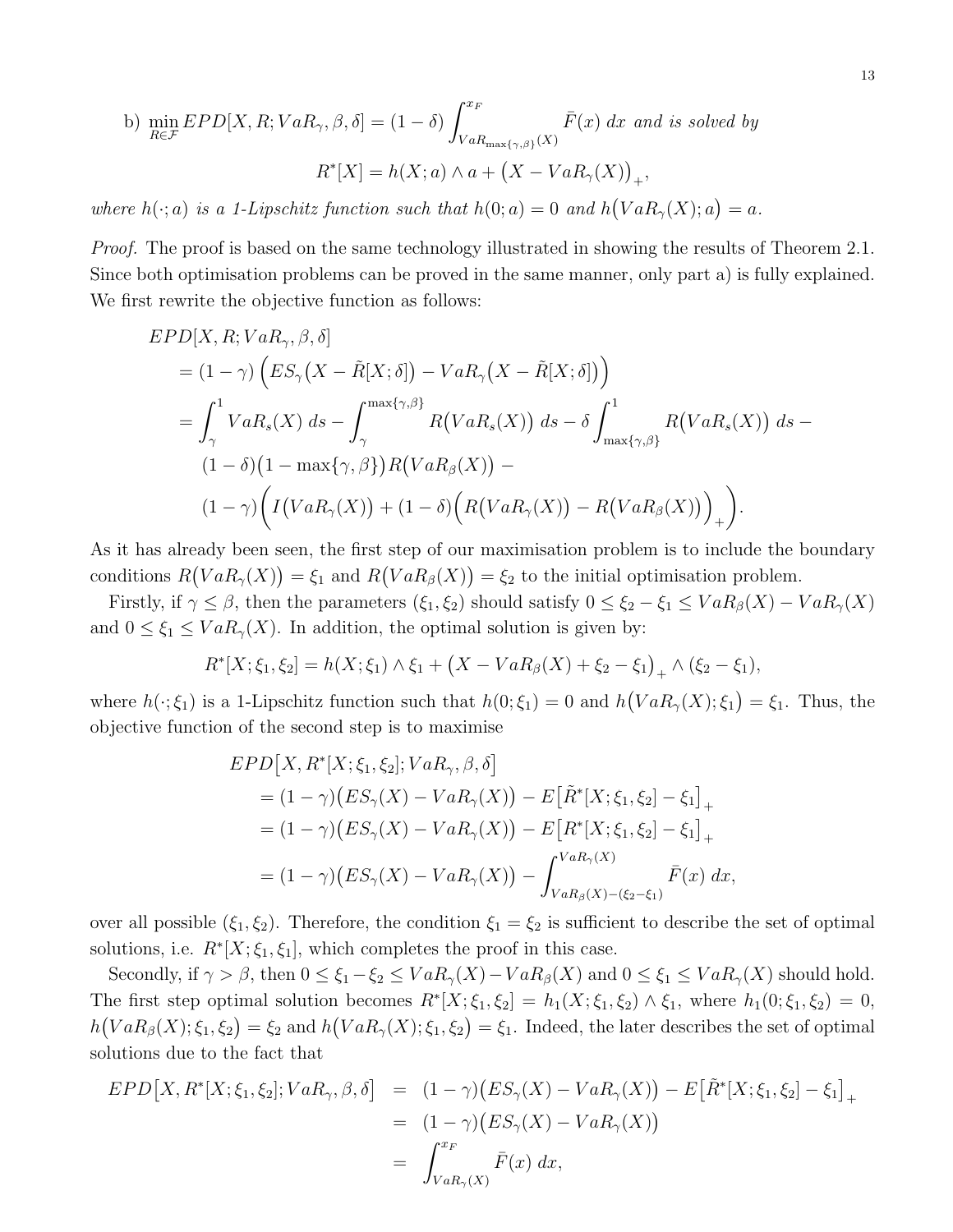for any  $(\xi_1, \xi_2)$ . The proof is now complete.

We have tried to understand the effect of reinsurance over the policyholder's welfare whenever the buyer is ES-regulated, which still remains an open problem, and it could be possibly developed in the future. It would be interesting to capture this aspect that is of great interest whenever the primary insurer operates on the Swiss insurance market, but unfortunately the current available approaches are not helpful in deriving such results.

#### 5. Numerical examples and conclusions

The main results of this paper concerned with the optimal reinsurance arrangement are summarised in Theorems 2.1, 3.1 and 3.2, and describe the insurer's ideal choice based on VaR, strictly convex distorted risk measures and ES, respectively. The effect of counterparty default risk has been analysed, which augment the existing literature on optimal reinsurance. This section is devoted to explore some plausible scenarios among the ones considered in these theorems, and understand the change in EPD as a result of reinsurance risk transfer.

Note that the EPD does not increase as a result of reinsurance, if the buyer is  $VaR_{\gamma}$ -regulated, as we assume from now on. The latter can be easily justified for a generic risk transfer,  $R \in \mathcal{F}$ . Clearly,  $h(x) := x - \tilde{R}(x; \delta_1)$  is a 1-Lipschitz function, and therefore we have

$$
|h(X) - h\big( VaR_{\gamma}(X)\big)| \le |X - VaR_{\gamma}(X)| \Rightarrow EPD[X, R; VaR_{\gamma}, \beta, \delta] \le E\big(X - VaR_{\gamma}(X)\big)_{+}.
$$

Therefore, the EPD remains at the maximal possible level if all  $\gamma$ -worst possible outcomes are covered by the insurer, as it can be seen in Proposition 4.1. On the contrary, the EPD is reduced to its minimal level once all  $\gamma$ -worst possible outcomes are covered by the reinsurer.

To illustrate our results, let us consider a plausible parameters setting,  $\beta = \gamma = 99.5\%$ , as it is the case if both insurance players operate in the European market, where Solvency II Regime is currently implemented. It is likely to assume that the insurer would optimise its VaR decision at some confidence levels that are less than the regulatory one, i.e.  $\alpha \leq 99.5\%$ . Thus, Theorem 2.1 reveals that the insurer's decision is exactly the same as in the case where the counterparty default risk is not taken into account. In addition, the EPD stays at its maximal possible level.

The  $ES_{\alpha}$  optimal risk transfers are exemplified for some  $\alpha \in \{70\%, 80\%, 90\%, 95\%\},$  and expected value principle with  $c = 1$ . Thus,  $1+c < 1/(1-\alpha)$  is always true. Theorem 3.2 gives us the following two possible optimal reinsurance arrangements

$$
R^*[X] = \begin{cases} SL(50\%) - SL(0.5\%) & \text{if } 1 + C > 1/(1 - \alpha) \\ SL(50\%) & \text{if } 1 + C \le 1/(1 - \alpha) \end{cases}
$$

where  $C = 2\delta_2/\delta_1 - 1$ . The  $1 + C \leq 1/(1 - \alpha)$  case shows an optimal ES-based decision that is identical to the corresponding decision when the counterparty default risk is neglected, and Proposition 4.1 reveals that is optimal for policyholder(s) as well. Whenever  $1+C > 1/(1-\alpha)$ , the ideal reinsurance contract changes as a result of taking into account the counterparty default risk, and the policyholder(s) have the maximal exposure as we can see from Proposition 4.1. Now, the recovery rates are assumed to belong from

$$
\left\{ (\delta_1, \delta_2) : 0\% \le \delta_1 \le \delta_2 \le 100\%, \delta_1 \in \{50\%, 75\%, 100\%\} \right\}.
$$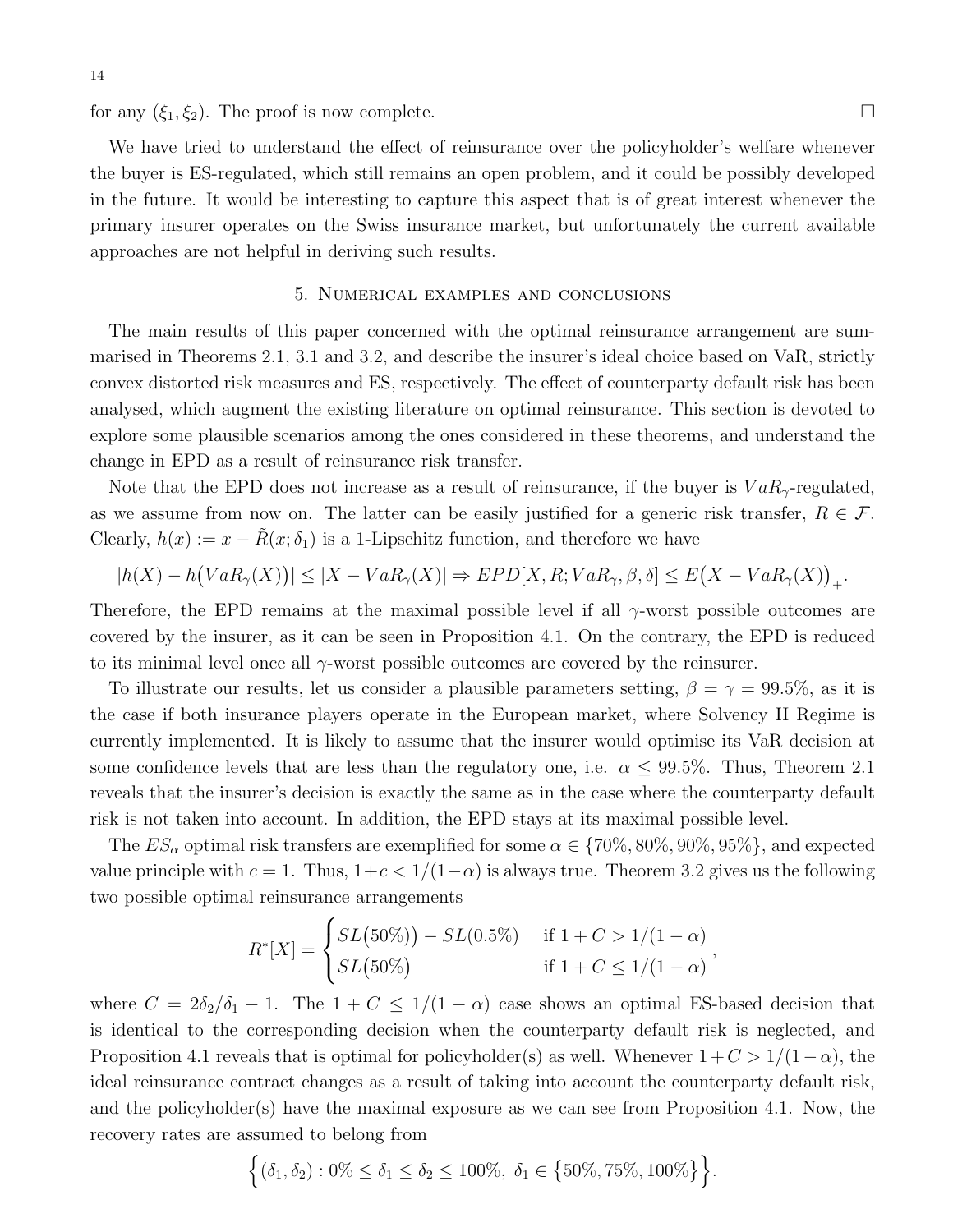Among all these possible combinations, only the case in which  $\alpha = 70\%$  with  $(\delta_1, \delta_2) = (50\%, 100\%)$ leads to the  $1 + C > 1/(1 - \alpha)$  case.

As a conclusion, the optimal reinsurance contract does not usually change if the counterparty default risk is taken into account, but one should consider this effect in order to properly measure the policyholders's exposure. Our numerical results show that the counterparty default risk may change the insurer's ideal arrangement only if the buyer and seller have very different views on the reinsurer's recovery rate.

#### **REFERENCES**

- Asimit, A.V., Badescu, A.M. and Tsanakas, A. 2013 a. "Optimal Risk Transfers in Insurance Groups," European Actuarial Journal, Forthcoming.
- Asimit, A.V., Badescu, A.M. and Verdonck, T. 2013 b. "Optimal Risk Transfer under Quantile-Based Risk Measurers," Working Paper. Available at http://ssrn.com/abstract=1993084.
- Acerbi, C. 2002. "Spectral Measure of Risks: A Coherent Representation of Subjective Risk Aversion," Journal of Banking  $\mathcal B$  Finance, 26(7), 1505-1518.
- Acerbi, C. and Tasche, D. 2002. "On the Coherence of Expected Shortfall," Journal of Banking  $\mathcal{B}$ Finance, 26(7), 1487-1503.
- Arrow, K.J. 1963. "Uncertainty and the Welfare Economics of Medical Care," American Economic Review, 53(5), 941–973.
- Bellini,F. and Rosazza Gianin, E. 2012. "Haezendonck-Goovaerts Risk Measures and Orlicz Quantiles," Insurance: Mathematics and Economics, 51(1), 107–114.
- Bernard, C. and Ludkovski, M. 2012. "Impact of Counterparty Risk on the Reinsurance Market," North American Actuarial Journal, 16(1), 87–111.
- Biffis, E. and Millossovich, P. 2012. "Optimal Insurance with Counterparty Default Risk," Working Paper. Available at http://ssrn.com/abstract=1634883.
- Bogachev, V. 2007. Measure Theory, Springer-Verlag, Berlin.
- Borch, K., 1960. "An Attempt to Determine the Optimum Amount of Stop Loss Reinsurance," Transactions of the 16th International Congress of Actuaries, vol. I, 597–610.
- Butsic, R.P. (1994). "Solvency Measurement for Property-Liability Risk-Based Capital Applications," Journal of Risk and Insurance, 61(4), 656–690.
- Cai, J., Tan, K.S., Weng, C. and Zhang, Y. 2008. "Optimal Reinsurance under VaR and CTE Risk Measures," Insurance: Mathematics and Economics, 43(1), 185–196.
- Centeno, M.L. and Guerra, M. 2010. "The Optimal Reinsurance Strategy The Individual Claim Case," Insurance: Mathematics and Economics, 46(3), 450–460.
- Cheung, K.C. 2010. "Optimal Reinsurer Revisited A Geometric Approach ," Astin Bulletin, 40(1), 221–239.
- Cheung, K.C., Sung, K.C.J., Yam, S.C.P. and Yung, S.P. 2011. "Optimal Reinsurance under General Law-Invariant Risk Measures," to appear in Scandinavian Actuarial Journal.
- Chi, Y. and Tan, K.S. 2011. "Optimal Reinsurance under VaR and CVaR Risk Measures: A Simplified Approach," Astin Bulletin, 42(2), 487–509.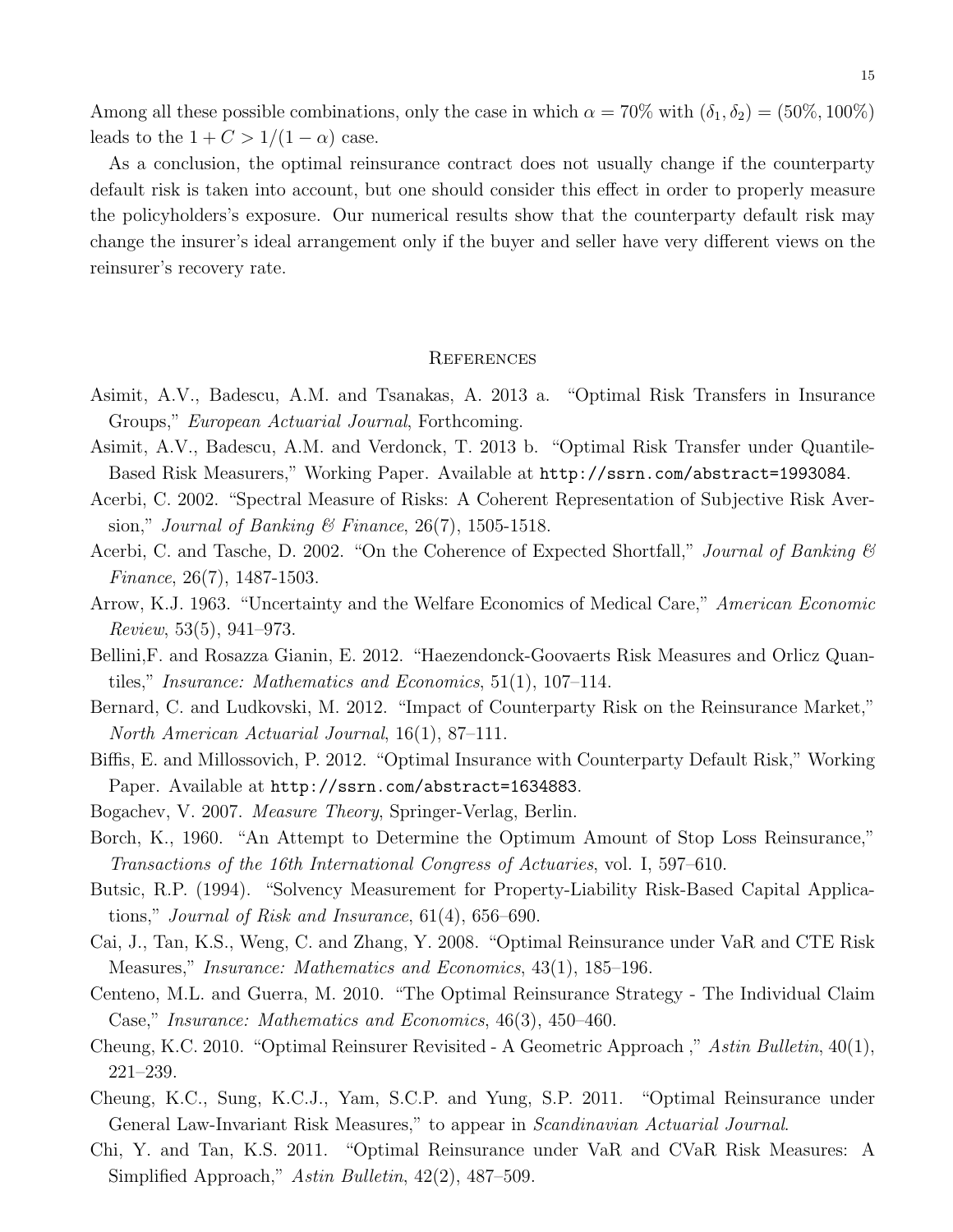- Cui, W., Yang, J. and Wu, L. 2012. "Optimal Reinsurance Minimizing the Distortion Risk Measure under General Reinsurance Premium Principles,". Preprint.
- Dana, R.-A. and Scarsini, M. 2007. "Optimal Risk Sharing with Background Risk," Journal of Economic Theory, 133(1), 152–176.
- Denuit, M., Dhaene, J., Goovaerts, M.J. and Kaas, R. 2005. Actuarial Theory for Dependent Risks: Measures, Orders and Models, Wiley, Chichester.
- Dhaene, J., Denuit, M., Goovaerts, M.J., Kaas R. and Vyncke D. 2002 a. "The Concept of Comonotonicity in Actuarial Science and Finance: Theory," Insurance: Mathematics and Economics, 31(1), 3–33.
- Dhaene, J., Denuit, M., Goovaerts, M.J., Kaas R. and Vyncke D. 2002 b."The Concept of Comonotonicity in Actuarial Science and Finance: Applications," Insurance: Mathematics and Econom*ics*, 31(2), 133–161.
- Dhaene, J., Kukush, A., Linders, D. and Qihe. 2012."Remarks on Quantiles and Distortion Risk Measures," European Actuarial Journal, 2(2), 319–328.
- Goovaerts, M.J., Linders, D., Van Weert, K. and Tank, F. 2012. "On the Interplay Between Distortion, Mean Value and Haezendonck-Goovaerts Risk Measures," Insurance: Mathematics and Economics,  $51(1)$ ,  $10-18$ .
- Goovaerts, M.J., Kaas, R., Dhaene, J. and Tang, Q. 2004. "Some New Classes of Consistent Risk Measures," Insurance: Mathematics and Economics, 34(3), 505–516.
- Guerra, M. and Centeno, M.L. 2008. "Optimal Reinsurance Policy: The Adjustment Coefficient and the Expected Utility Criteria," Insurance: Mathematics and Economics, 42(2), 529–539.
- Guerra, M. and Centeno, M.L. 2010. "Optimal Reinsurance for Variance Related Premium Calculation Principles," Astin Bulletin, 40(1), 97–121.
- Haezendonck, J. and Goovaerts, M.J. 1982. "A New Premium Calculation Principle Based on Orlicz Norms," Insurance: Mathematics and Economics, 1(1), 41–53.
- Van Heerwaarden, A.E., Kaas, R. and Goovaerts, M.J. 1989. "Optimal Reinsurer in the Relation to Ordering of Risk," Insurance: Mathematics and Economics, 8(1), 11–17.
- Jones, B.L. and Zitikis, R. 2003 "Empirical Estimation of Risk Measures and Related Quantities ," North American Actuarial Journal, 7(4), 44–54.
- Kaluszka, M., 2001. "Optimal Reinsurance under Mean-variance Premium Principles," Insurance: Mathematics and Economics, 28(1), 61–67.
- Kaluszka, M., 2005. "Truncated Stop Loss as Optimal Reinsurance Agreement in One-period Models," Astin Bulletin, 35(2), 337–349.
- Kaluszka, M. and Okolewski, A., 2008. "An Extension of Arrow's Result on Optimal Reinsurance Contract," The Journal of Risk and Insurance, 75(2), 275–288.
- Ludkovski, M. and Young, V.R. 2009. "Optimal Risk Sharing under Distorted Probabilities," Mathematics and Financial Economics, 2(2), 87-105.
- Myers, S.C. and Read Jr, J.A. 2001. "Capital Allocation for Insurance Companies", *Journal of Risk and Insurance*,  $68(4)$ ,  $545-580$ .
- Phillips, R.D, Cummins, J.D. and Allen, F. 1998. "Financial Pricing of Insurance in the Multiple-Line Insurance Company", Journal of Risk and Insurance, 65(4), 597–636.